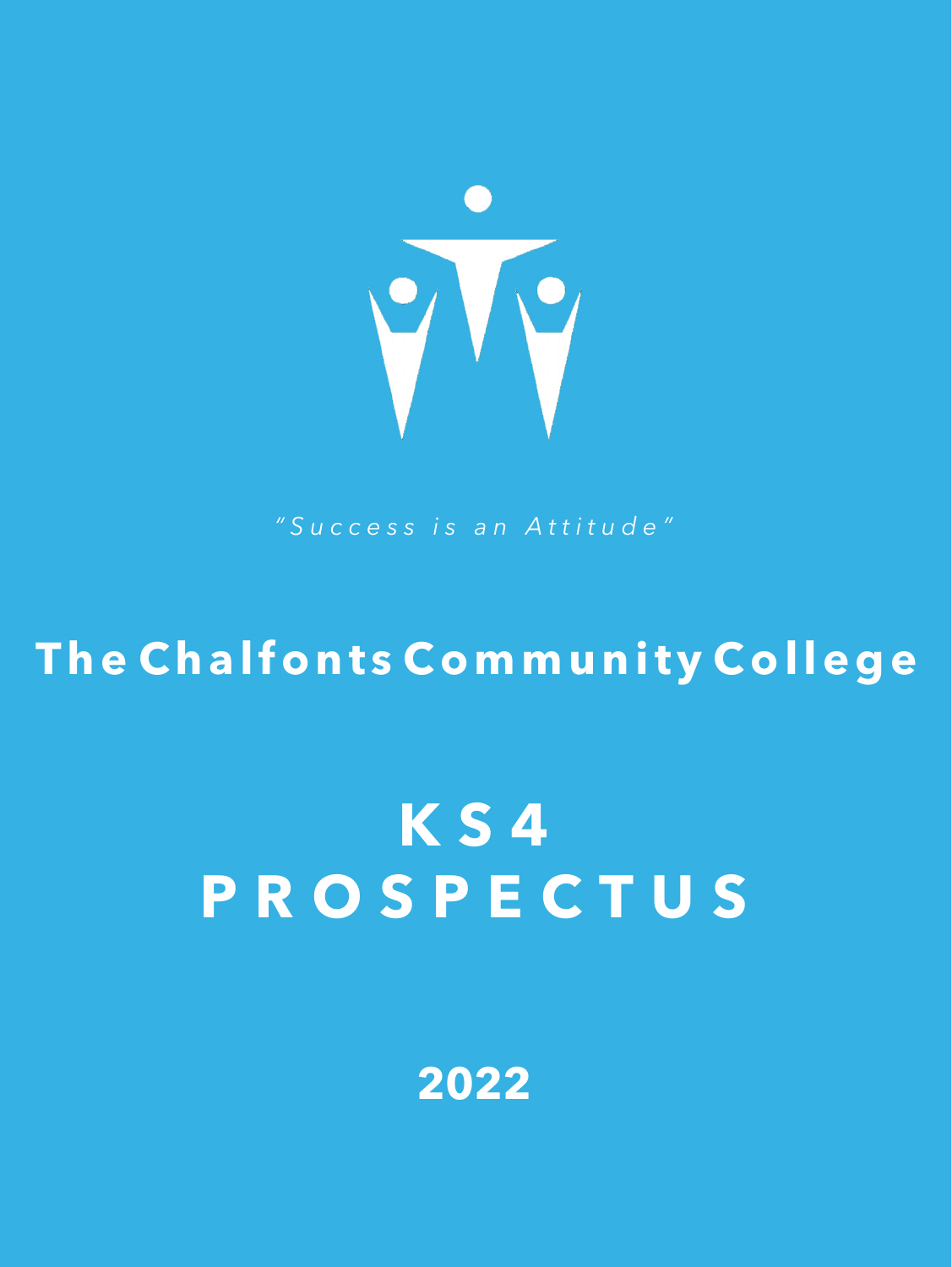### **INTRODUCTION**

At The Chalfonts Community College, we offer an exciting curriculum to prepare you for the ever-changing world in which we live, work and play. The curriculum is made up from a core curriculum that seeks to give you a solid foundation, preparing you for continued study after GCSEs. This is supported by a broad range of option subjects that fit with your interests, as well as helping to develop you as a rounded individual.

#### **CORE SUBJECTS**

All students will study the following 'core' subjects at GCSE level:

- GCSE English Language
- GCSE English Literature
- GCSE Mathematics
- GCSE Single Sciences / Combined Science

*At the end of term 1, students will be set, sets 1-2 will study Single Sciences (Triple) and the remaining sets will study Combined Science (Trilogy).* 

### **ENGLISH BACCALAUREATE**

The Government strongly recommends that all students take a foreign language AND either History or Geography at GCSE Level. In line with this, we expect our students to study at least one of these subjects. Your son/daughter has been asked to think about which are the right subjects for him/her. Most universities prefer these subjects to have been studied at GCSE and A Level. We offer students four subject choices, so that they can take at least one EBacc subject.

EBacc Subjects:

- GCSE Geography
- GCSE History
- GCSE French
- GCSE German
- GCSE Spanish

All students follow core, non-examination courses in:

- Physical Education
- Personal, Social, Health and Citizenship Education (PSHCE)

Some subjects have limited places due to staffing, health and safety, and curriculum requirements. More information can be found on individual subject pages.

Please choose subjects because you are interested in and enjoy them; and they will support your 6th form/career plan.

Do not choose subjects because your friends are choosing them; because of who teaches the subject; you think they will be easy options; or because of parental/teacher pressure.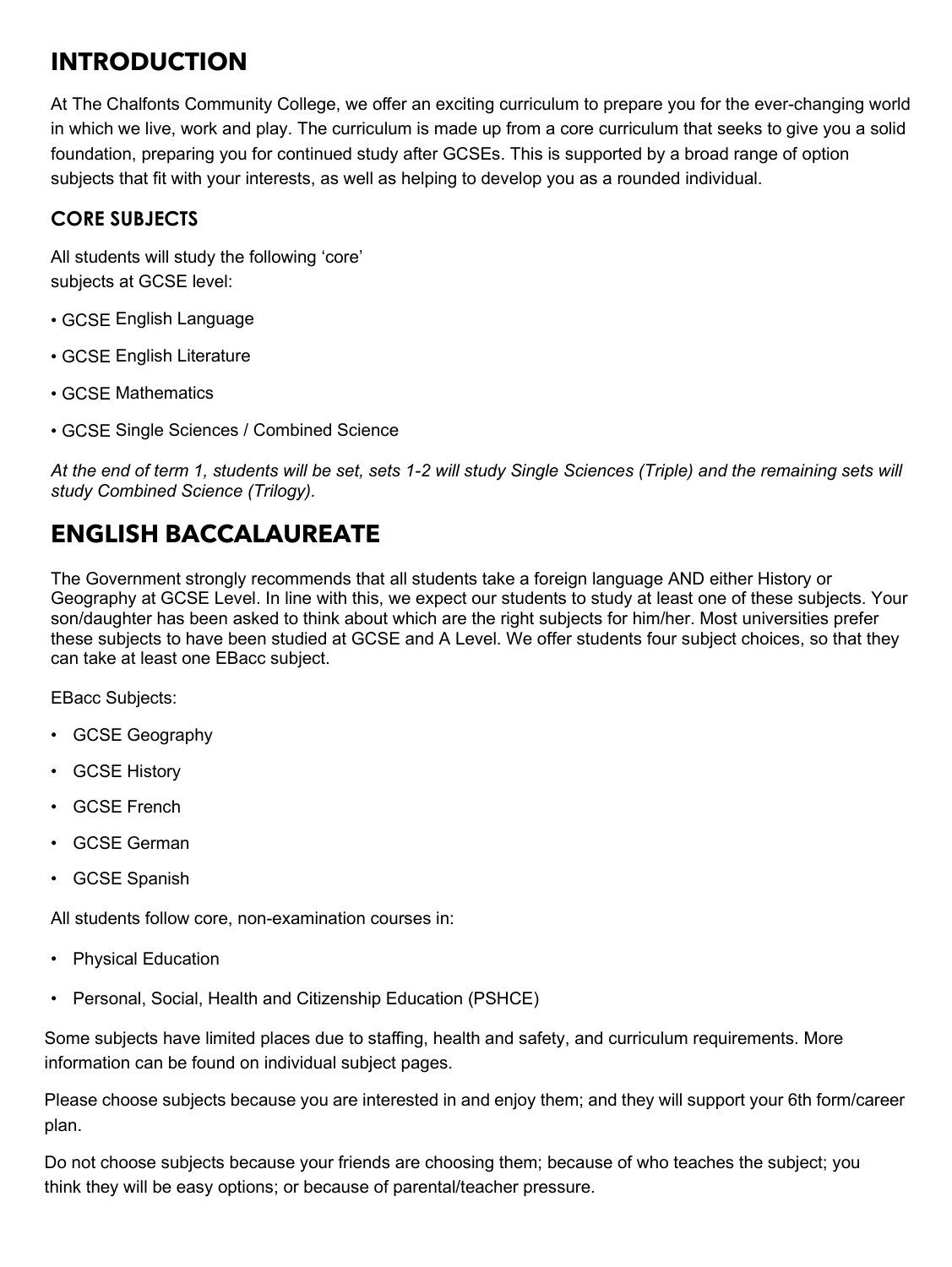### **OPTION SUBJECTS**

The subjects on offer to you represent a diverse range of knowledge and skills and can lead to a wide range of career paths.

The subjects on offer are:

- GCSE Art or Digital Art
- GCSE Business Studies
- GCSE Computer Science (Maths Sets 1-2)
- **GCSE Dance**
- GCSE Design & Technology
- GCSE Drama
- Engineering (Level 2 Certificate)
- GCSE Food Preparation & Nutrition (Science Sets 1-3)
- Hospitality & Catering (Level 2 Certificate)
- Introduction to the Hair & Beauty Sector (Level 1 Certificate)
- IT (Cambridge National Level 2)
- GCSE Media Studies
- **GCSE Music**
- GCSE Religious Studies
- Sport (Level 2 Certificate)

### **HOW THE FINAL CHOICES ARE DECIDED**

Since we do not restrict students' choices by asking them to pick from prescribed pathways or option blocks, it is only once all the choices have been submitted that we organise the choices into groups for timetabling purposes.

Usually there are about 20 students who need to choose another option. This is done in consultation with your son/daughter and is the reason why we ask for two reserve choices. Please be aware that we will not run a course if too few students opt for it, and that we will ask teaching staff for their professional view as to suitability for a course.

We will spend time with every student to ensure that the options chosen are the right ones, so you will not hear until early May what the final subjects are. When a student is asked to use a reserve subject, we work hard with her or him to ensure that s/he is well supported and this is why this part of the process can take some time.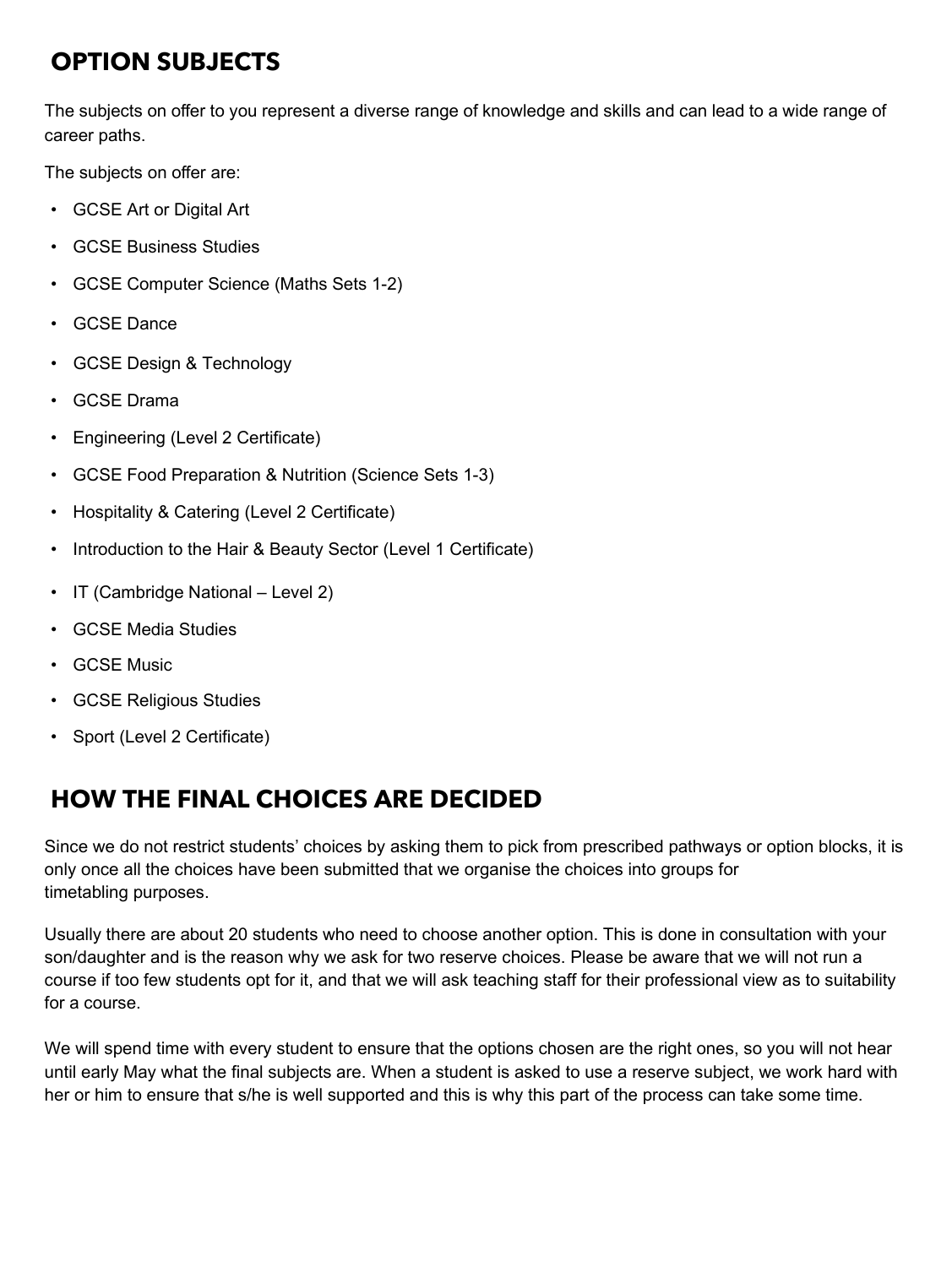### **GCSE GRADING**

The new GCSEs are now entirely terminally assessed. The 9 - 1 grading system will relate to A\* - G in the following way:

| <b>Legacy GCSE Grades</b> | <b>New GCSE Grades</b> | <b>Vocational Qualifications</b> |                    |
|---------------------------|------------------------|----------------------------------|--------------------|
| $A^*$                     | 9                      | Distinction *                    |                    |
|                           | 8                      |                                  | Level <sub>2</sub> |
| $\mathsf{A}$              | $\overline{7}$         | <b>Distinction</b>               |                    |
| B                         | 6                      |                                  |                    |
|                           | 5                      | <b>Merit</b>                     |                    |
| $\mathsf{C}$              | $\overline{4}$         | Pass                             |                    |
| D                         |                        |                                  |                    |
|                           | 3                      | <b>Distinction</b>               | Level 1            |
| E                         |                        |                                  |                    |
| F                         | $\overline{2}$         | <b>Merit</b>                     |                    |
|                           |                        | Pass                             |                    |
| G                         | 1                      |                                  |                    |
| U                         | U                      | <b>Not Yet Achieved</b>          |                    |

### **CAREERS**

When considering GCSE options, it is often helpful to think ahead a little about jobs that might be of interest in the future, and we have introduced to all year 9 students 'Unifrog', [\(www.unifrog.com\)](http://www.unifrog.com/) a one stop-shop online careers tool to support you in doing this.

You may have recently completed the **Personality and Interests questionnaire** and, as a result of taking these tests, learnt more about yourself and explored the careers commonly associated with your closest personality types. Re-visit these tools and research in a little more detail the careers suggested. Are they roles you would be interested in? *Which subjects are they suggesting might be useful?*

Whilst your dream job is unlikely to specify the GCSEs you need, it might require a particular degree or A-level subject, and to get those, you might need certain subjects at GCSE. Obviously, it's unusual to know exactly what you want to be at this stage, so it's important to keep your options open (e.g. if there's any possibility you might want to be a doctor one day, then Biology and Chemistry GCSEs will be helpful!)

Unifrog's **Careers library** is made up of over 800 job profiles that you can search to learn about possible pathways ahead of you. You can find the Careers Library under 'Exploring pathways' on your Unifrog Home page. You can search the library using keywords, or by filtering by career area, subject, theme, and competency/skill. If you see a job that you like, you can 'favourite' it for future reference.

Once you have found the career path you are aiming for, you can read the profile, in particular looking at the section 'Related university subjects profiles.' If you click on any of these subjects in this list, it will take you to the relevant page in the Subjects library where you can find out more about what it would be like to study that subject.

Whatever you choose, you will be studying the subject for at least two years – so it's important you like it! You are also more likely to perform well and be motivated in subjects you enjoy studying. If you don't think you enjoy any subjects, think about the *type of studying* that you prefer. E.g. Even if you don't love Mathematics, you might prefer solving problems with exact answers to writing long creative essays.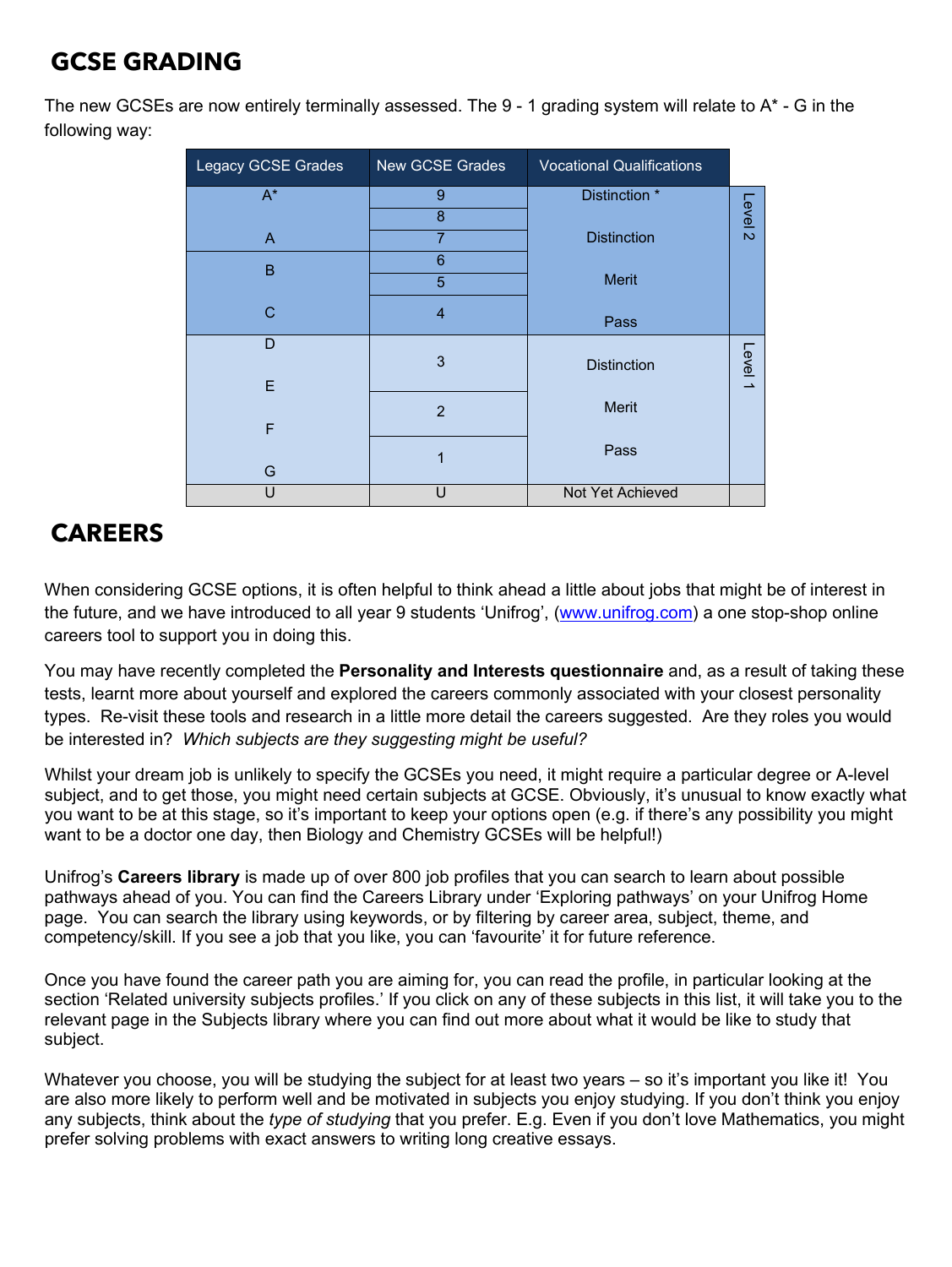### **ENGLISH LANGUAGE**

#### **AQA**

English Language is a compulsory GCSE and will enhance your reading and writing skills. The course will develop your literacy skills to ensure you can read fluently and write effectively. You will cover a range of texts and styles from 19th, 20th and 21st centuries, broadening your understanding and appreciation of literature and literary non-fiction, as well as other writing such as reviews. In addition to this, you will also extend your ability to discuss, present and communicate – which are vital skills to have in the future.

#### **Course Structure**

The course is 100% examination based. You will sit two exams, each exam is 1hr and 45 minutes long and you will complete four reading responses and two writing tasks in each exam. Your first exam will test your ability to respond to a piece of literature fiction and develop your skills in descriptive writing. Your second exam will test your ability to respond to a non-fiction text and develop your skills in writing to present a viewpoint. You will also receive a certificate in Spoken Language, which does not form part of your English Language final result.

#### **Where does it lead?**

English Language is a crucial GCSE because all employers, universities and colleges will ask you about this result. Having an English Language GCSE means that you are good at communicating and have good skills of interpretation which are crucial skills to have in life. GCSE English Language is a solid foundation for courses in journalism, media and languages, as well as many others.

### **ENGLISH LITERATURE**

#### **AQA**

English Literature is a compulsory GCSE at The Chalfonts Community College. It will develop your skills of analysis and interpretation and you will be encouraged to consider the interpretation of others when looking at the texts. You will be taught the skills to analyse poetry and prose so you can independently learn to look for hidden meanings in texts or learn to link them to their social, historical, cultural or moral setting.

#### **Course Structure**

The course is 100% examination based. You will sit two exams, one of which is 1hr and 45mins and assesses you on drama and prose; the other is 2hrs and 15mins and assesses you on modern texts and poetry. You will study a variety of texts in preparation for your exam such as 'The Merchant of Venice' by William Shakespeare and 'Lord of the Flies' by William Golding.

#### **Where does it lead?**

English Literature is an academic GCSE and is respected and highly regarded by all employers, universities and colleges. Having an English Literature GCSE shows that you have developed your skills of interpreting and can look beyond the surface for understanding. You will also have been taught to present your ideas in a sophisticated way and you will be encouraged to be aware of your written expression and how this can shape other's understanding of you. GCSE English Literature is a great qualification to have. Not only will it encourage you to read widely for pleasure, it can help you enter into careers in journalism, publishing, broadcasting and many more.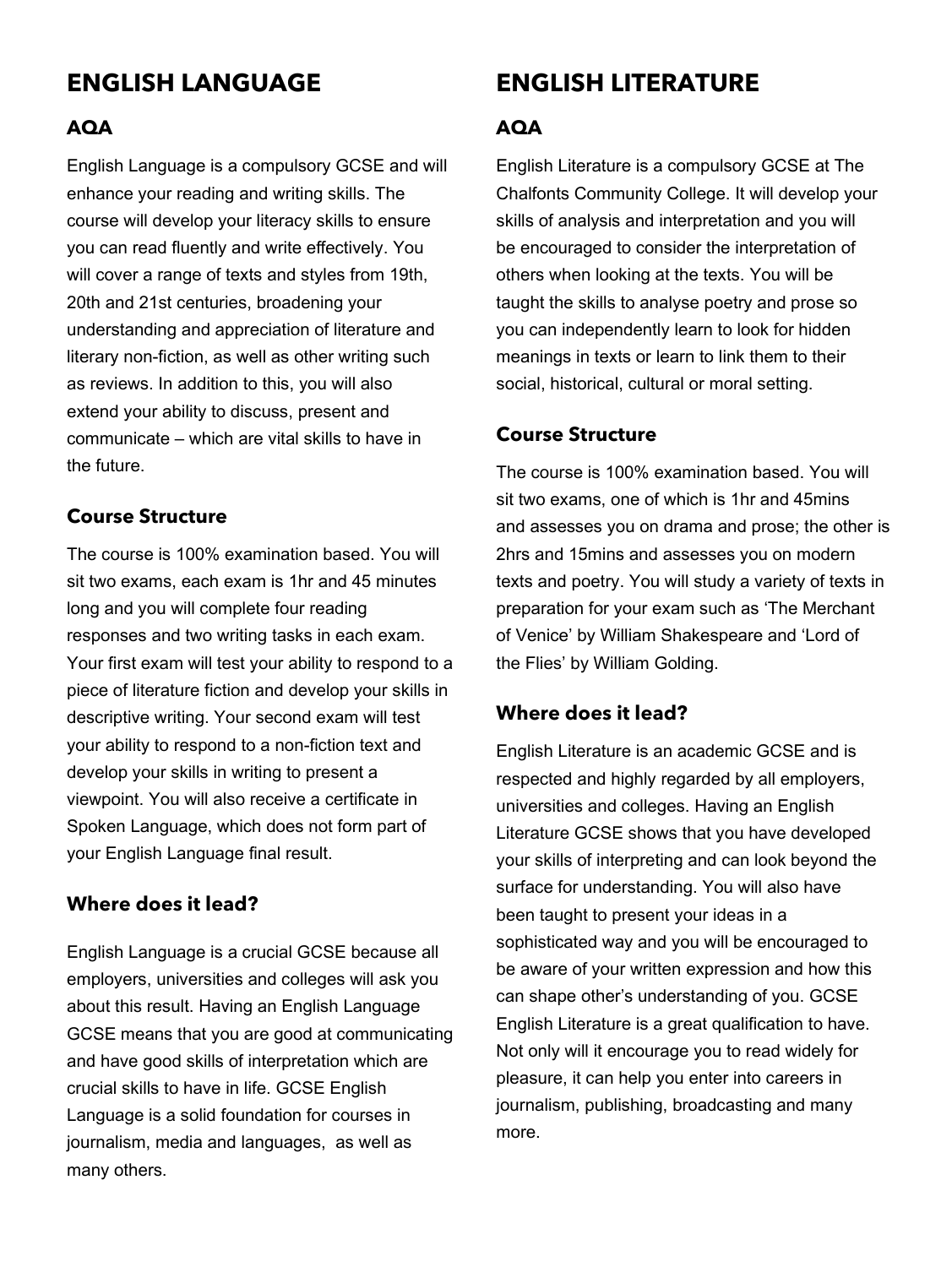### **MATHEMATICS**

#### **AQA**

Mathematics is a compulsory GCSE. The course extends the mathematics you have learnt in Key Stage 3 including number, algebra, shape and data handling. There is an increased emphasis on applications and functionality.

Our aim in this course is to ensure that you leave equipped with Mathematical skills you need to succeed in Further Education or employment.

You will:

- Develop fluent knowledge, skills and understanding of mathematical methods and concepts
- Acquire, select and apply mathematical techniques to solve problems
- Reason mathematically, make deductions and inferences and draw conclusions
- Comprehend, interpret and communicate mathematical information in a variety of forms appropriate to the information and context.

#### **Course Structure**

The course culminates in three equally weighted examinations. There is no controlled assessment or coursework.

- Paper 1: Calculator
- Paper 2: Non-Calculator
- Paper 3: Calculator

#### **Where does it lead?**

The GCSE Mathematics course will ensure that you have the numeracy skills required to tackle the Mathematics we encounter in life. It is often an essential requirement for many jobs and Further Education Courses.

Students achieving a Grade 7 or better can continue directly into A-Level Mathematic and/or Further Mathematics.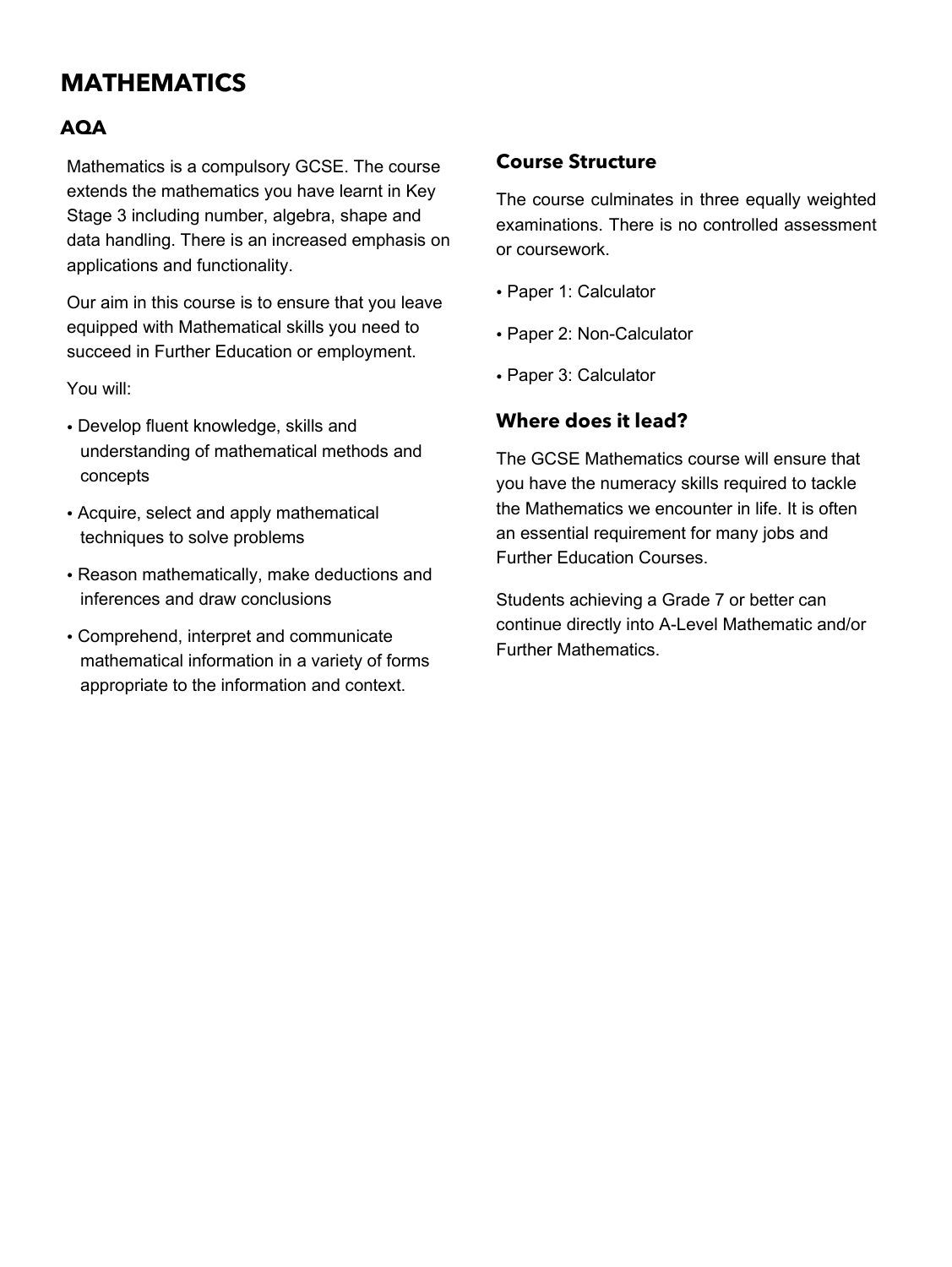### **COMBINED SCIENCE**

#### **AQA**

Combined Science (Trilogy) is a compulsory GCSE for students in Sets 3-5. The course covers a diverse range of topics related to Biology, Physics and Chemistry including:

#### **Biology**

- Natural selection and genetics
- Ecosystems and material cycles
- Health and development in medicines
- Cells, plant structure and ecosystems

#### **Chemistry**

- The periodic table
- Separating and purifying substances
- Energy and chemical reactions
- Earth and atmospheric science

#### **Physics**

- Motion, forces and energy
- Light and the electromagnetic spectrum
- Astronomy
- Electricity and circuits

#### **Course Structure**

The course is 100% Examination with two papers per scientific discipline:

- Biology 1 and Biology 2 (33.3%)
- Chemistry 1 and Chemistry 2 (33.3%)
- Physics 1 and Physics 2 (33.3%)

Each paper has a mixture of assessment styles including multiple choice questions, short answer questions and more open extended responses.

#### **Where does it lead?**

Students who achieve a grade 7/7 or better in Combined Science can advance to studying one or more Sciences at A-Level.

Students who achieve a grade 6/6 can advance to BTEC Science or other Level 2 and Level 3 courses at college.

The study of Science can eventually lead to a wide range of careers including research, medicine, veterinary science and engineering.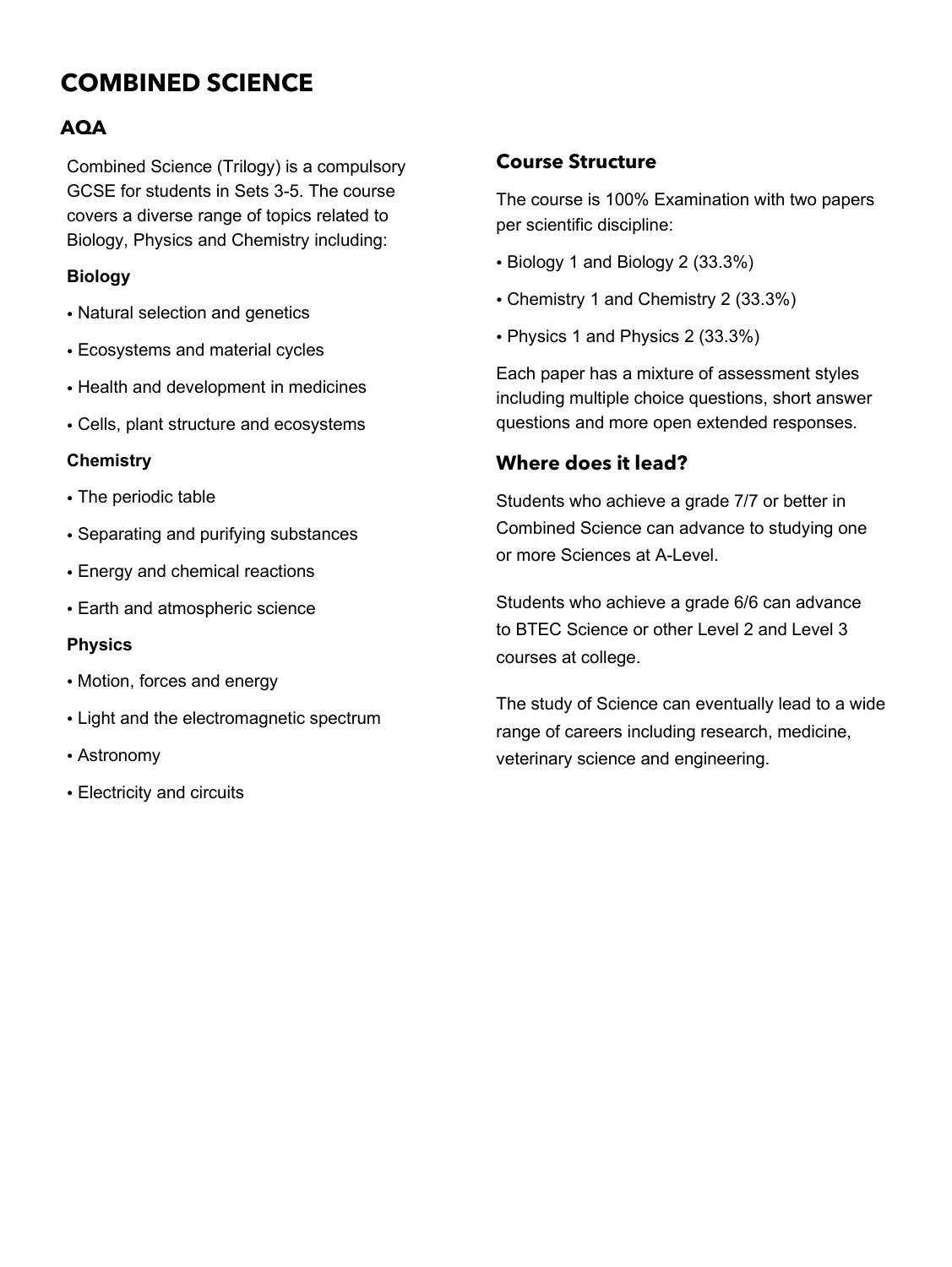### **INDIVIDUAL SCIENCES**

#### **AQA**

Each course explores each scientific discipline in greater depth than Combined Science and offers more advanced preparation for the study of Science at A-Level.

Each course cover a wide range of topics, including:

#### **Biology**

- Genetics, natural selection and modification
- Health, disease and development in medicines
- Ecosystems and material cycles
- Animal coordination, control and homeostasis
- Plant structures and their functions

#### **Chemistry**

- States of matter
- Reactions and equilibria
- Quantitative and qualitative analysis
- Dynamic equilibria and calculations involving volumes of gases
- Energy and chemical reactions

#### **Physics**

- Motion and forces
- Matter and energy
- Light and the electromagnetic spectrum
- Astronomy
- Electricity and circuits

#### **Course Structure**

The course is 100% Examination with two papers per scientific discipline:

Biology 1 and Biology 2 (100%)

Chemistry 1 and Chemistry 2 (100%)

Physics 1 and Physics 2 (100%)

Each paper has a mixture of assessment styles including multiple choice questions, short answer questions and more open extended responses.

#### **Where does it lead?**

Students achieve three separate Science GCSEs: Biology, Chemistry and Physics. To advance to study any of the three sciences you must achieve a grade 7 or better.

Students who achieve a grade 6 or better can advance to BTEC Science or other Level 2 and Level 3 courses at college.

The study of Science can eventually lead to a wide range of careers including scientific research, medicine, veterinary science and engineering.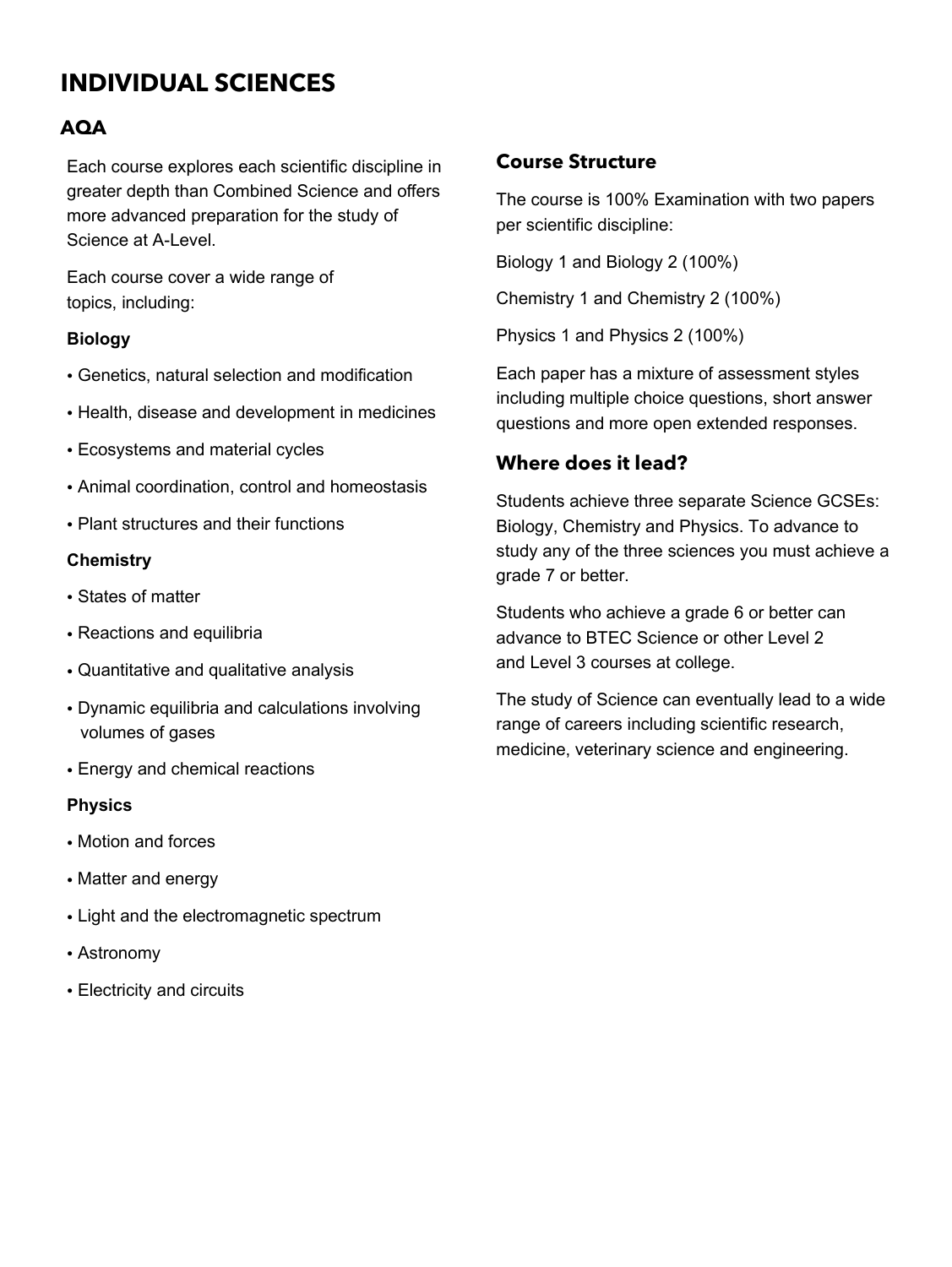### **ART / DIGITAL ART**

#### **Pearson Edexcel**

Art and Design and Digital Art are hugely creative subjects which encourage students to express their ideas through a variety of different art disciplines.

Art and Design takes the form of more traditional based skills like, painting in acrylic, water colour, drawing, sculpture in clay, wire and mod roc plaster, various printing techniques and photography although students will also produce some digital based work too.

Students will be supported in generating their own personal ideas and making connections with artists and designers.

Students who opt for Digital Art will follow a course similar to Art and Design but will be making Art using Computer Software and lens based media.

Students will develop photography skills to generate ideas and use Adobe Photoshop as well as other packages to create manipulated original images and collages.

Students will learn to make animations and other moving pieces of Art work with software such as Adobe Flash.

#### **Course Structure**

Art and Design and Digital Art are both 60% Coursework and 40% Examination.

Everything that students work on throughout Year 10 and Year 11 will go toward their total GCSE grade. This includes all class work and homework.

Students will complete three projects in Year 10 and one main project in Year 11 and a smaller project just before they start their exam preparation. They will complete a mock exam in Year 10 and another in Year 11 to prepare them for their final exam and also to create fantastic pieces of well developed work.

The examinations last for 10 hours, and will be sat over two days.

#### **Where does it lead?**

There are a huge array of courses and careers that a GCSE in Art and Design or Digital Art can lead to. This includes an A-Level in a related subject or other Level 3 courses. This can then be followed by a degree and eventually a career in Advertising, Animation, Fashion and Textiles, Graphic Design, Set and Scenery Design, Illustration, Fine Art, or Film and Television.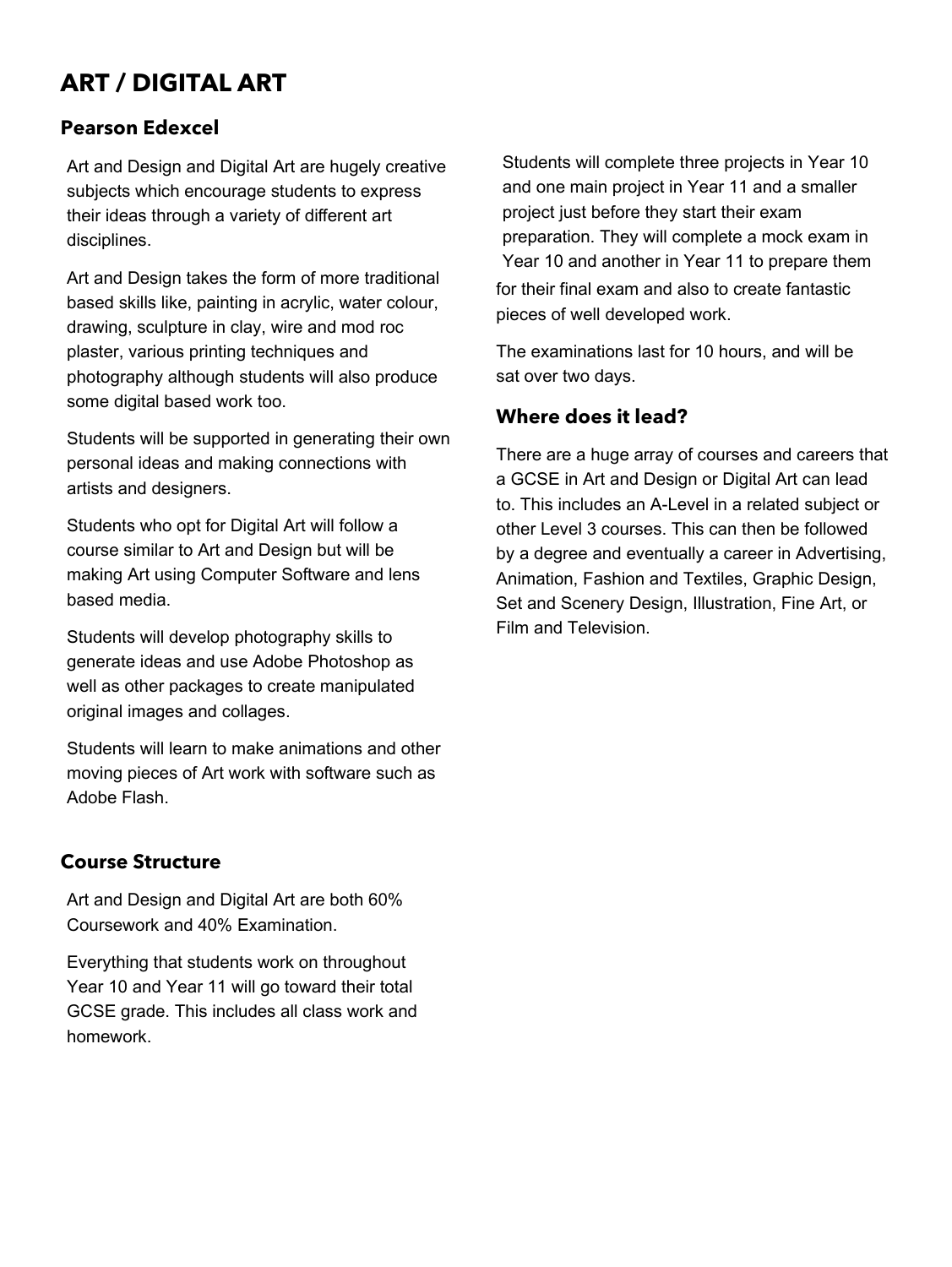### **BUSINESS STUDIES**

#### **Pearson Edexcel**

Students will apply knowledge and understanding to different business contexts ranging from small enterprises to large multinationals and businesses operating in local, national and global contexts. Students will develop an understanding of how these contexts impact on business behaviour and apply knowledge & understanding to business decision making looking at:

- the interdependent nature of business activity, influences on business, business operations, finance, marketing and human resources, and how these interdependencies underpin business decision making
- how different business contexts affect business decisions
- the use and limitation of quantitative and qualitative data in making business decisions.

Students will draw on knowledge and understanding to:

- use business terminology to identify and explain business activity
- apply business concepts to familiar and unfamiliar contexts
- develop problem solving and decision making skills relevant to business
- investigate, analyse and evaluate business opportunities and issues
- make justified decisions using both qualitative and quantitative data including its selection, interpretation, analysis and evaluation, and the application of appropriate quantitative skills.

#### **Course Structure**

The course is divided into two themes which are equally weighted. Both themes culminate in 90 minute externally set examinations.

Theme 1: Investigating small business

- Topic 1.1 Enterprise and entrepreneurship
- Topic 1.2 Spotting a business opportunity
- Topic 1.3 Putting a business idea into practice
- Topic 1.4 Making the business effective
- Topic 1.5 Understanding external influences on business

Theme 2: Building a business

- Topic 2.1 Growing the business
- Topic 2.2 Making marketing decisions
- Topic 2.3 Making operational decisions
- Topic 2.4 Making financial decisions
- Topic 2.5 Making human resource decisions

The use of Maths is integral to success on the course. Students will be expected to make calculations in a business context, including:

- averages/ percentages and percentage changes
- revenue, costs and profit
- gross profit margin and net profit margin ratios
- average rate of return
- cash-flow forecasts, including total costs, total revenue and net cash flow

#### **Where does it lead?**

The knowledge of how a business works will be helpful for every job. It is useful if you want to be an entrepreneur and set up your own business or if you would like to work in a wide variety of careers such as Advertising, Accountancy, Stock Broker, Recruitment, Events Management etc.

GCSE Business will lead on to A Levels and also a link for a variety of degrees at university, such as Law, Accountancy, Economics, Finance, Management, and international Business.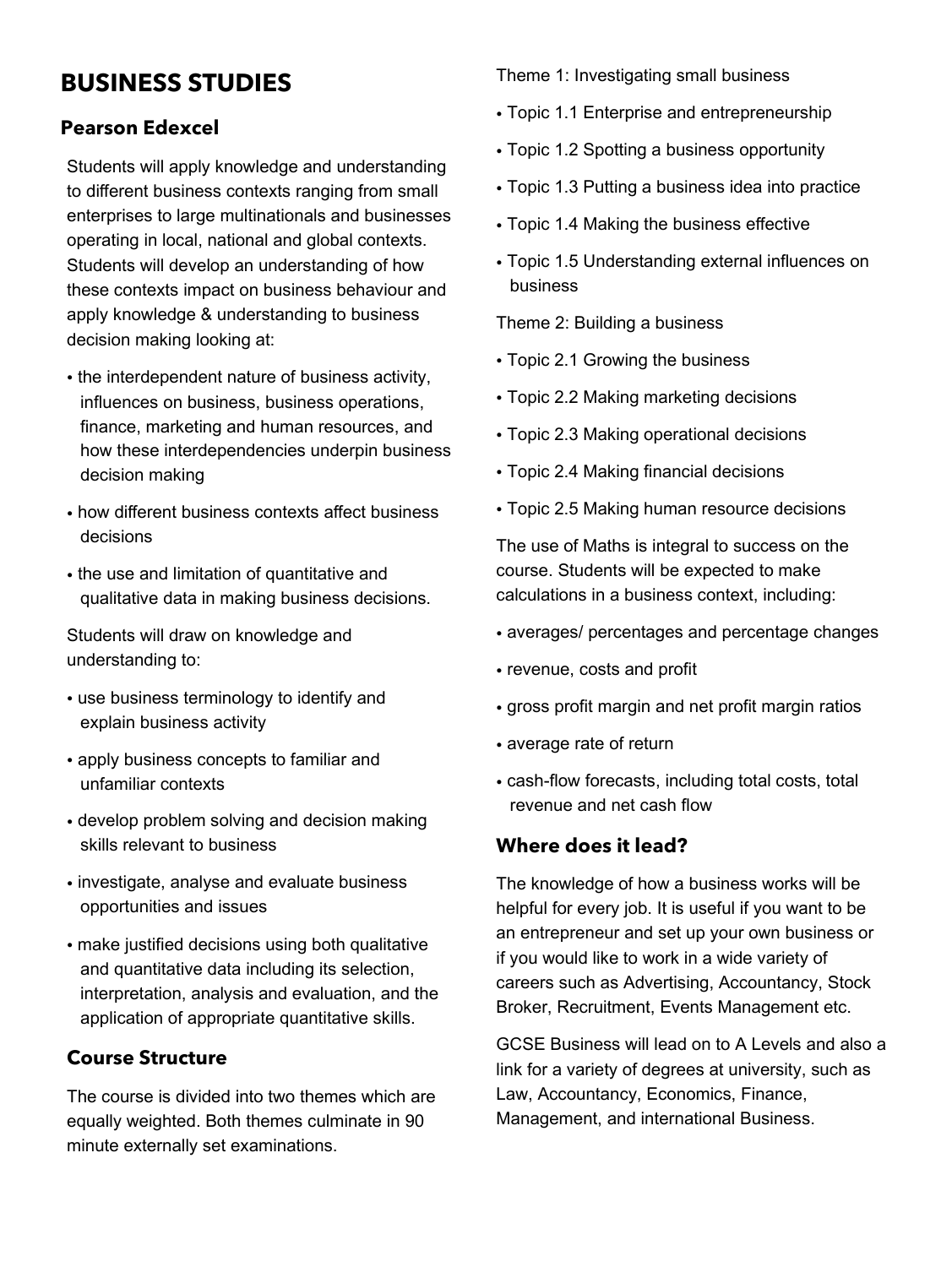### **COMPUTER SCIENCE**

#### **OCR**

This carefully planned course gives students a real, in-depth understanding of how computer technology works.

It offers an insight into what goes on 'behind the scenes', including computer programming, which many students find absorbing. You will:

- Develop an understanding of current and emerging technologies and how they work
- Look at the use of algorithms in computer programs
- Become independent and discerning users of IT
- Develop computer programs to solve problems

Evaluate the effectiveness of computer programs and the impact of computer technology in society Computing is a great way to develop critical thinking, analysis and problem-solving skills, which can be transferred to further learning and to everyday life.

#### **Course Structure**

Unit 1: Computer Systems (1h 30m exam)

This component will introduce learners to the Central Processing Unit (CPU), computer memory and storage, wired and wireless networks, network topologies, system security and system software. It is expected that learners will become familiar with the impact of Computer Science in a global context through the study of the ethical, legal, cultural and environmental concerns associated with Computer Science.

Unit 2: Computational thinking, algorithms and programming (1h 30m exam)

This component incorporates and builds on the knowledge and understanding gained in Component 01, encouraging learners to apply this knowledge and understanding using computational thinking. Learners will be introduced to algorithms and programming, learning about programming techniques, how to produce robust programs, computational logic, translators and facilities of computing languages and data representation. Learners will become familiar with computing related mathematics.

Programming Project (20 hours, no assessment)

#### **Where does it lead?**

You will gain an in-depth knowledge of the basics of computing which will enable you to pursue a career or educational path in computer science or programming.

It will also benefit those looking to advance into a Science, Further Maths, Technology or Engineering vocation.

#### **Important Information:**

Both Unit 2 and the Programming Project require a competent level of Mathematical skill. As such, we require students to be in Maths Sets 1-2 to participate in this course.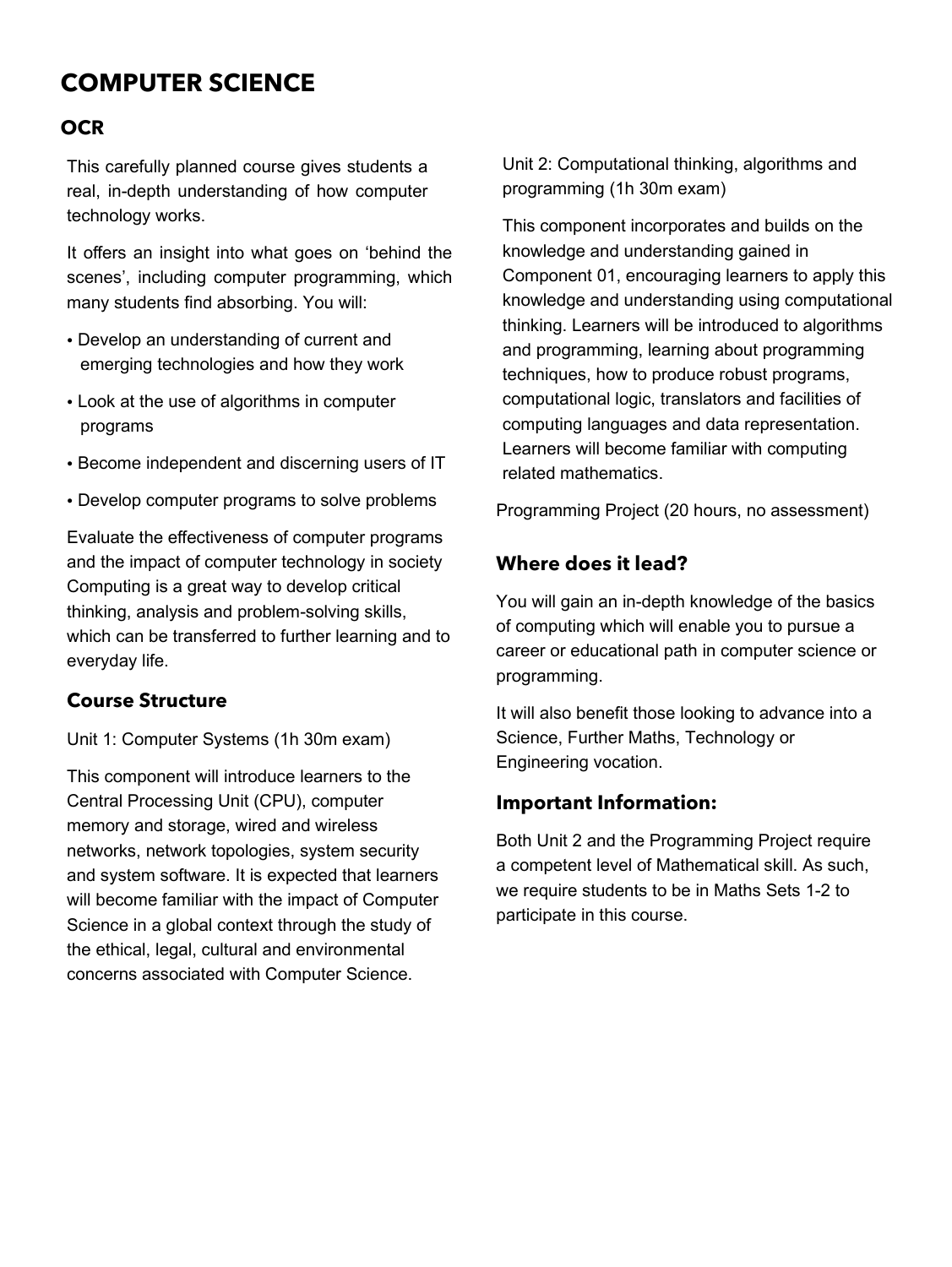### **DANCE**

#### **AQA**

GCSE Dance involves students exploring the world of contemporary dance. Students will take part in solo and group practical workshops where they will explore set professional choreography and also create their own practical work.

Students will study professional work in preparation for a written exam where they will consider how Dance is created and understand the health and safety requirements of Dance. Students should have some experience of Dance and be prepared to develop a strong understanding of the language of Dance.

#### **Course Structure**

The course is made up of two components:

Unit 1: Performance and Choreography

Students will work on the following areas and assessments:

- Set phrases through a solo performance (approximately one minute in duration)
- Duet/trio performance (three and a half minutes in duration)
- Solo or group choreography a solo (two to two and a half minutes) or a group dance for two to five dancers (three to three and a half minutes)

This unit contributes 60% of the GCSE.

Unit 2: Dance Appreciation

This unit comprises a written exam where students are asked a range of questions about two professional Dances.

The unit assess their:

- Knowledge and understanding of choreographic processes and performing skills
- Critical appreciation of their own work
- Critical appreciation of professional works.

This unit contributes 40% of the GCSE.

#### **Where does it lead?**

Students could consider progressing to A-Level Dance or Performance Arts - where Dance could play a key part of the course. You will have gained a strong knowledge of the language of Dance and will also be in a position to consider a BTEC National in Performing and Creative Arts.

#### **Important Information:**

The GCSE Dance course is physically demanding. It demands a high level of commitment due to the rigorous nature of the practical coursework element. Previous experience with dance is not required but would be beneficial. As such, all students who opt to take Dance at GCSE will be required to complete an audition before being accepted on to the course.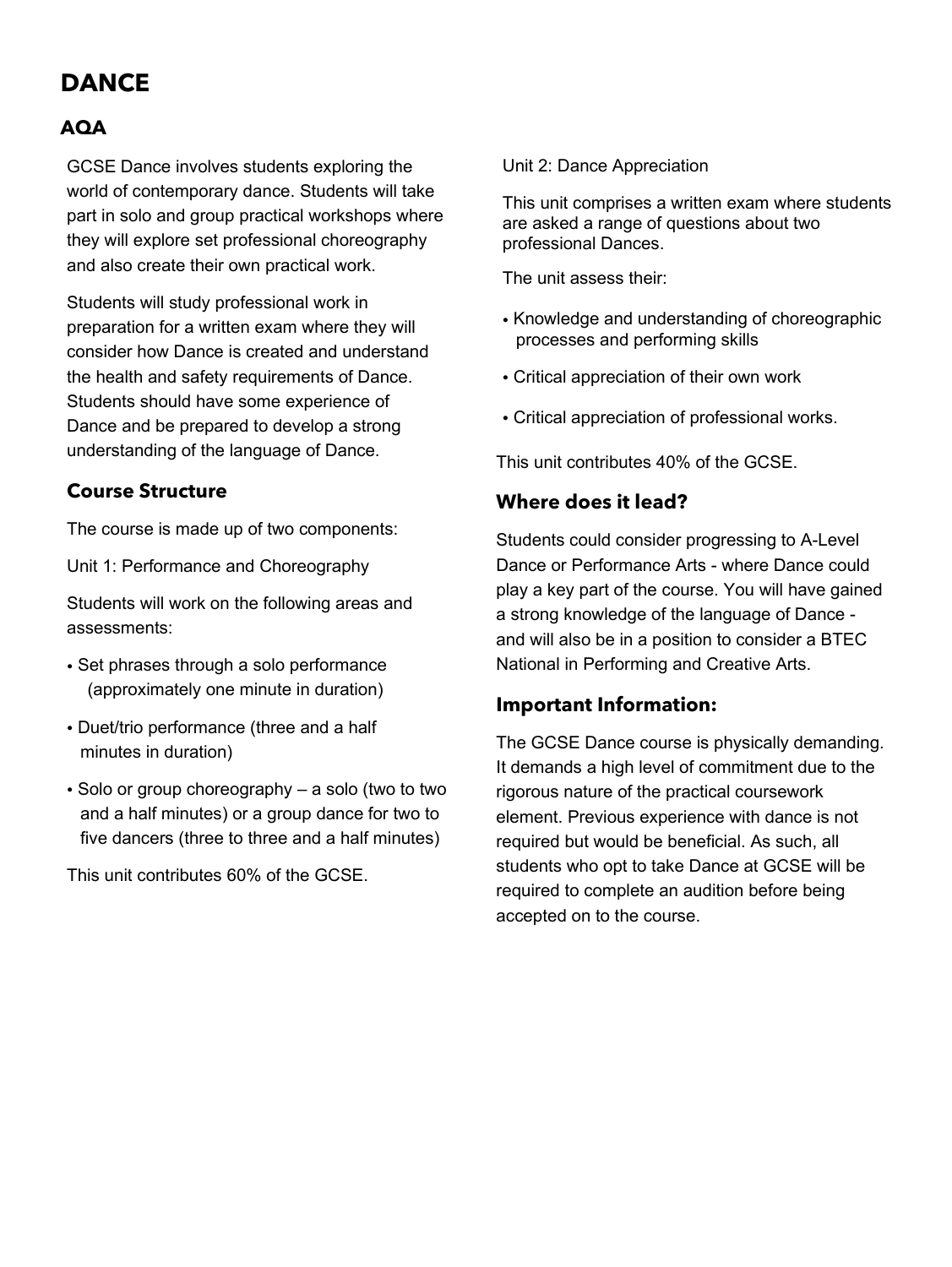### **DESIGN & TECHNOLOGY**

#### **AQA**

Students with an interest in design, who enjoy the process of researching, designing, developing and evaluating a product, and are interested in working with a range of materials, would be well suited to taking this course. This course is about the journey of designing a product rather than just being about the finished result. Only 10% of students' final mark is for practical work and lessons will reflect this.

This course involves the designing and making of products in a range of workshop materials, including textiles, ferrous and non-ferrous metals, timber- based materials, ceramics and plastics.

Primarily you will be learning about the properties of materials and different industrial production techniques. The variety of knowledge is vast, from working with modern smart materials and computer aided design and manufacturing, to more traditional wood and metal working practice.

The vast amount of theory knowledge is an important part of the course and will be taught throughout Year 9 and 10 in preparation for the written examination at the end of Year 11.

#### **Course Structure**

Design & Technology consists of two units.

Unit 1: Written Examination

This unit comprises 50% of the total GCSE and will test your knowledge of both design and production practices, as well as the properties of materials.

Unit 2: Design and Making Practice

The other 50% is made up of controlled assessment (a practical product and 25 page A3 folder of work recording the design process followed in its construction).

#### **Where does it lead?**

This course will enable you to progress to A Level Product Design whilst also enabling you to demonstrate many of the skills required for access to apprenticeships and more vocational college courses.

Many of the areas explored will give you a good grounding in the skills used in engineering as well as more creative courses in further education.

#### **Important Information:**

Groups are kept to a maximum size of 20 students per class due to the size of the classrooms and health and safety requirements.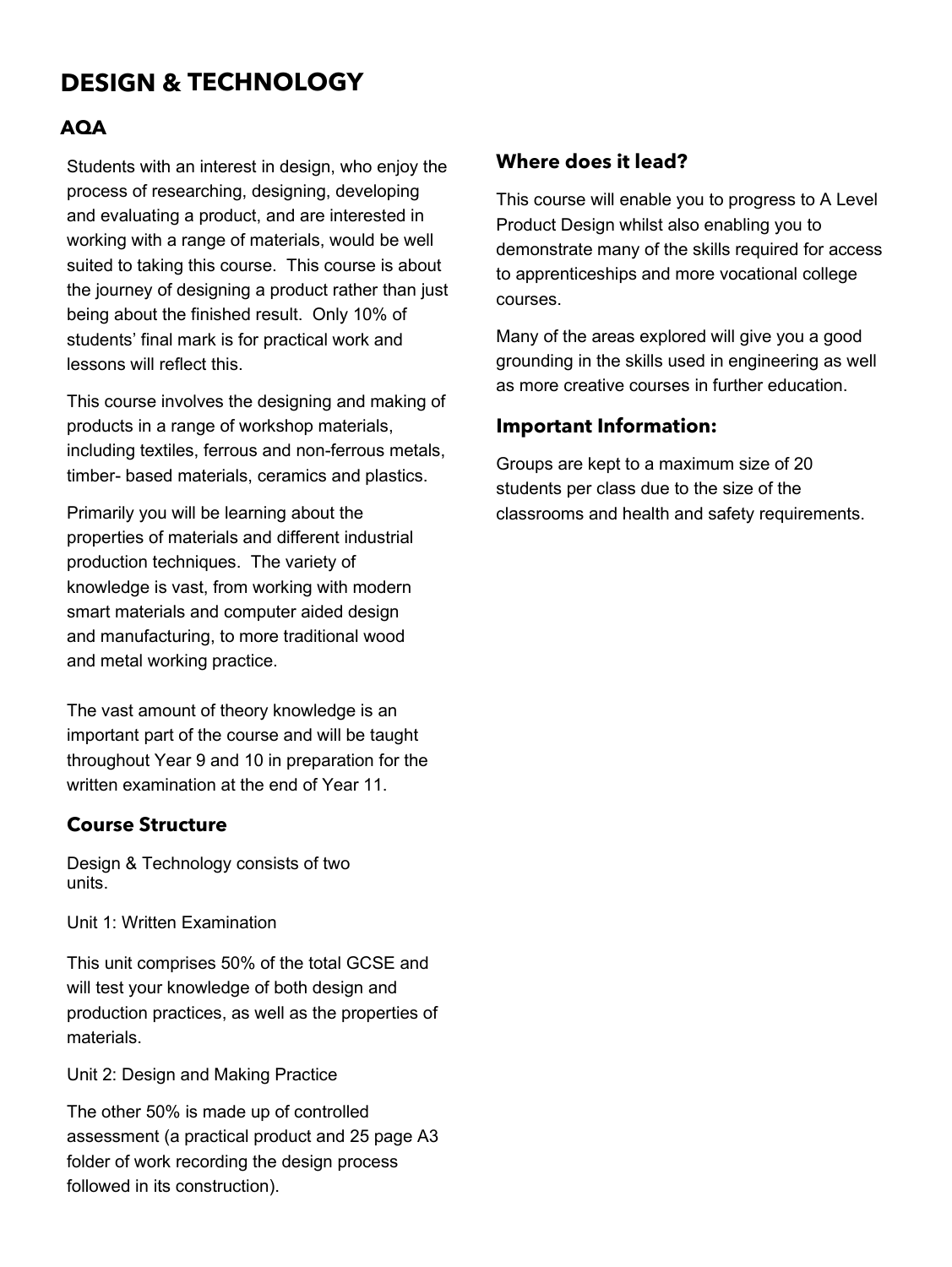### **DRAMA**

#### **OCR**

GCSE Drama is a combination of practical Drama workshops, two performance exams and a written exam.

You will develop a wide range of exploring and performing skills. You need to have the confidence to want to "perform" in front of an audience, but also be able to listen to other people's ideas.

Most sessions will be practical based – developing your acting skills and learning about how to consider the audience in creating and devising performance ideas. It is an excellent opportunity to learn about working as a team, starting from a blank canvas and achieving live deadlines.

#### **Course Structure**

The Course consists of three units:

Unit 1: Devising

- Create and develop a devised piece from stimulus given by the exam board
- Performance of this devised piece or design realisation for this performance.
- Analyse and evaluate the devising process and performance.
- Performer or designer routes available.

This unit is coursework-based and comprises of a written/audio/video-based portfolio as well as a devised practical performance.

It counts as 30% of the GCSE.

Unit 2: Performance from Text

• You will either perform in and/or design for two key extracts from a selected performance text.

This unit is also coursework-based and comprises 30% of the GCSE.

Unit 3: Theatre Makers in Practice

This is a written examination. It covers:

- Practical exploration and study of one complete performance text
- Live theatre evaluation

This unit comprises the final 40% of the GCSE.

#### **Where does it lead?**

The course can lead to further study in Drama or Performing Arts – but is recognised for its transferable skills in working as a team, leadership, creating according to a strict deadline, thinking on your feet, communicating to an audience and starting from a blank canvas.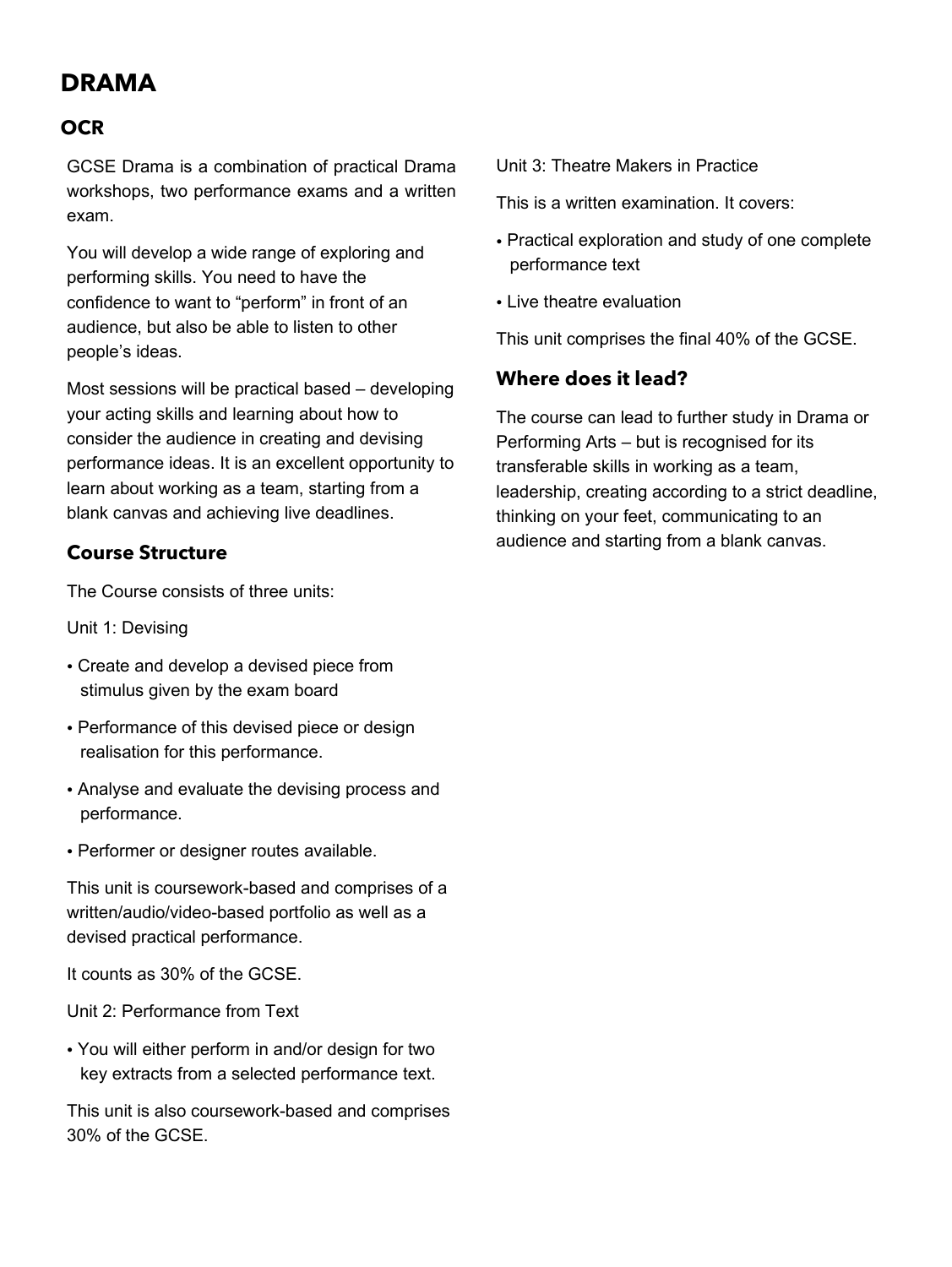### **ENGINEERING**

#### **EAL**

The 'First Certificate in Engineering Technology' is a Level 2 qualification that provides a firm foundation in 'Mechanical Engineering, design and manufacture' linking with a variety of industrial contexts. Students carry out a range of engineering activities which include Engineering Drawing and working with ferrous and non-ferrous metals to ensure they have the necessary skills and knowledge to access the high marks in the qualification and are able to approach a Level 3 qualification or an apprenticeship.

The course is taught as a series of overlapping but discrete projects allowing the students to 'realise' tangible and memorable outcomes. Although there are no entry requirements for this qualification, students should be aware that this is a rigorous qualification requiring skill, resilience, determination and application of knowledge to high engineering standards. Examples include high precision in the measuring and marking out of practical work, where you will be working to fine tolerances as small as 0.25mm. Once your material is marked out your cutting and filing needs to be accurate to your fine markings. Metal is a hard material which requires effort to manipulate into a desired shape. Orthographic drawings will need to be within 0.5mm of the given measurements.

#### **Course Structure**

There is a combination of internally controlled assessment pieces and an exam which covers all aspects of the four mandatory units. Finally there is a synoptic assessment which will help to grade your certificate a pass, merit or a distinction.

- Unit 1: Engineering environment awareness
- Unit 2: Engineering techniques
- Unit 3: Engineering principles
- Unit 17: Fitting and assembly

Each of the above units contribute to the Certificate. They are all assessed through both controlled assessment and written examination. All five coursework units and exam need to be graded at a pass mark to pass the entire course.

#### **Where does this lead?**

The qualifications are ideal for students considering apprenticeship with an employer or training organisation. It is also suitable for A level study or other level 3 course at The Chalfonts or colleges.

#### **Important Information:**

Groups are kept to a maximum size of 18 students per class due to the size of the engineering workspace and health and safety requirements.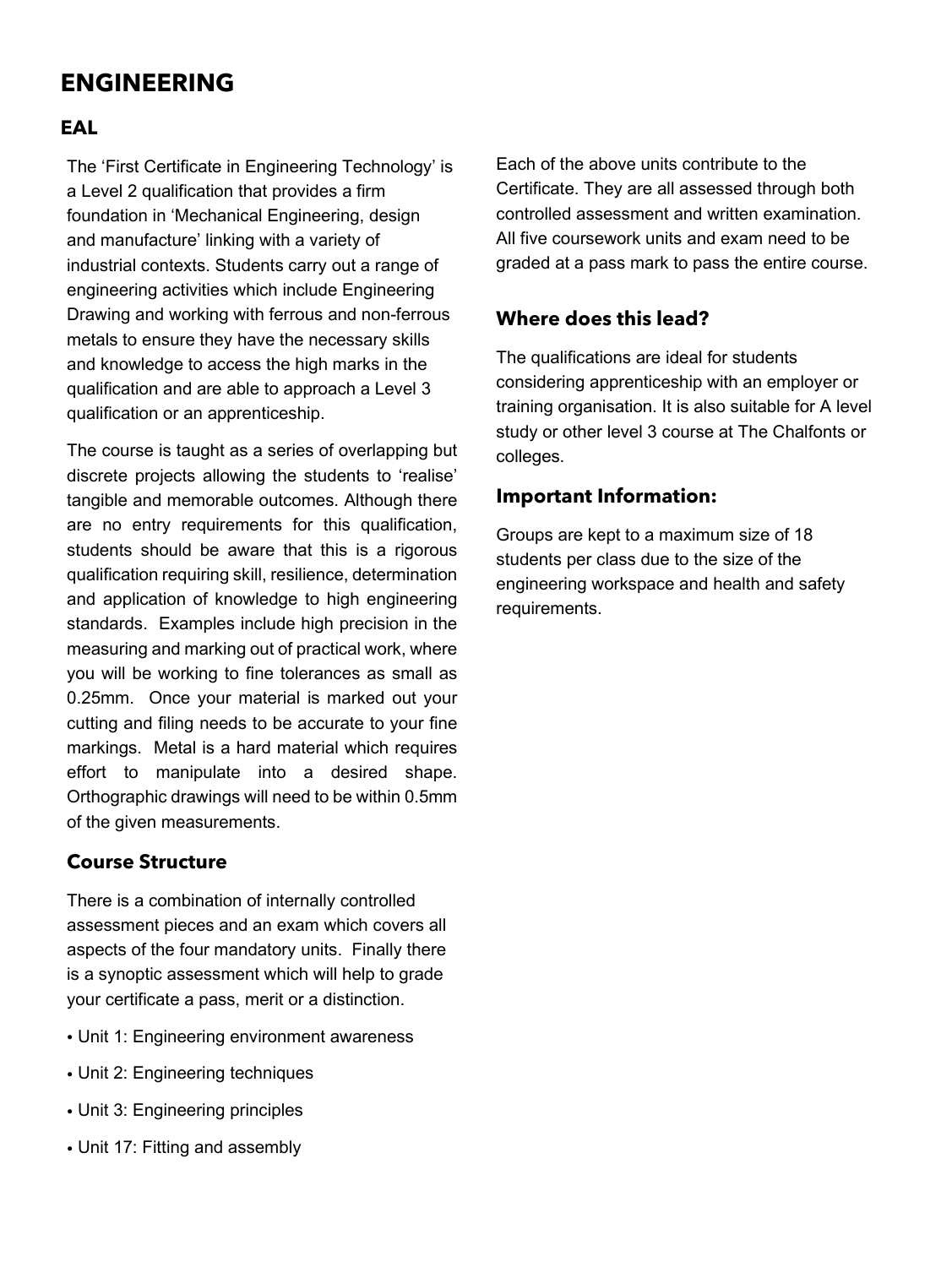### **FOOD PREPARATION & NUTRITION**

#### **AQA**

This course requires a high level of commitment throughout the two years if a student is to be successful.

Like all other GCSEs, Food Preparation and Nutrition places a high emphasis on good standards of literacy and numeracy. Students need to be able to write fluently, plan in detail for practical's and to be able to evaluate their own performance using technical vocabulary.

The course allows students to demonstrate their creativity when making food products as well as to gain an understanding of:

- Food, nutrition and health
- Food science
- Food safety
- Food choice
- Food provenance

Moreover, students develop their creativity, with making food products a vital feature of their experience of taking this specification.

This two unit specification requires students to develop their application of knowledge and understanding when developing ideas, planning, producing products and evaluating them.

#### **Course Structure**

Unit 1 - Food Preparation and Nutrition

This unit is theory based and culminates in an externally assessed exam. It contributes 50% of the GCSE and includes a combination of multiple choice and extended-answer questions.

Unit 2 – Food investigation and Food Preparation

This part of the course is coursework-based and contributes 50% of the GCSE.

It is broken down into two assessments and is internally assessed.

Task 1: Food investigation

You will demonstrate your understanding of the working characteristics, functional and chemical properties of ingredients in a written or electronic report (1,500–2,000 words) including photographic evidence of the practical investigation.

Task 2: Food preparation assessment

You will demonstrate your knowledge, skills and understanding in relation to the planning, preparation, cooking, presentation of food and application of nutrition related to the chosen task.

You will prepare, cook and present a final menu of three dishes within a single period of no more than three hours, planning in advance how this will be achieved. This will be presented as either a written or electronic portfolio including photographic evidence. Photographic evidence of the three final dishes must be included.

#### **Where does it lead?**

A whole variety of qualifications within the food industries, from a BSC in Culinary Arts, City and Guilds qualifications, a range of NVQs or a BTEC in Hospitality and Catering.

#### **Important Information:**

Unit 1 requires a competent level of scientific knowledge and skill. As such we require students to be in Science Sets 1-3 to participate in this course.

Groups are kept to a maximum size of 18 students per class due to the size of the food classrooms and health and safety requirements.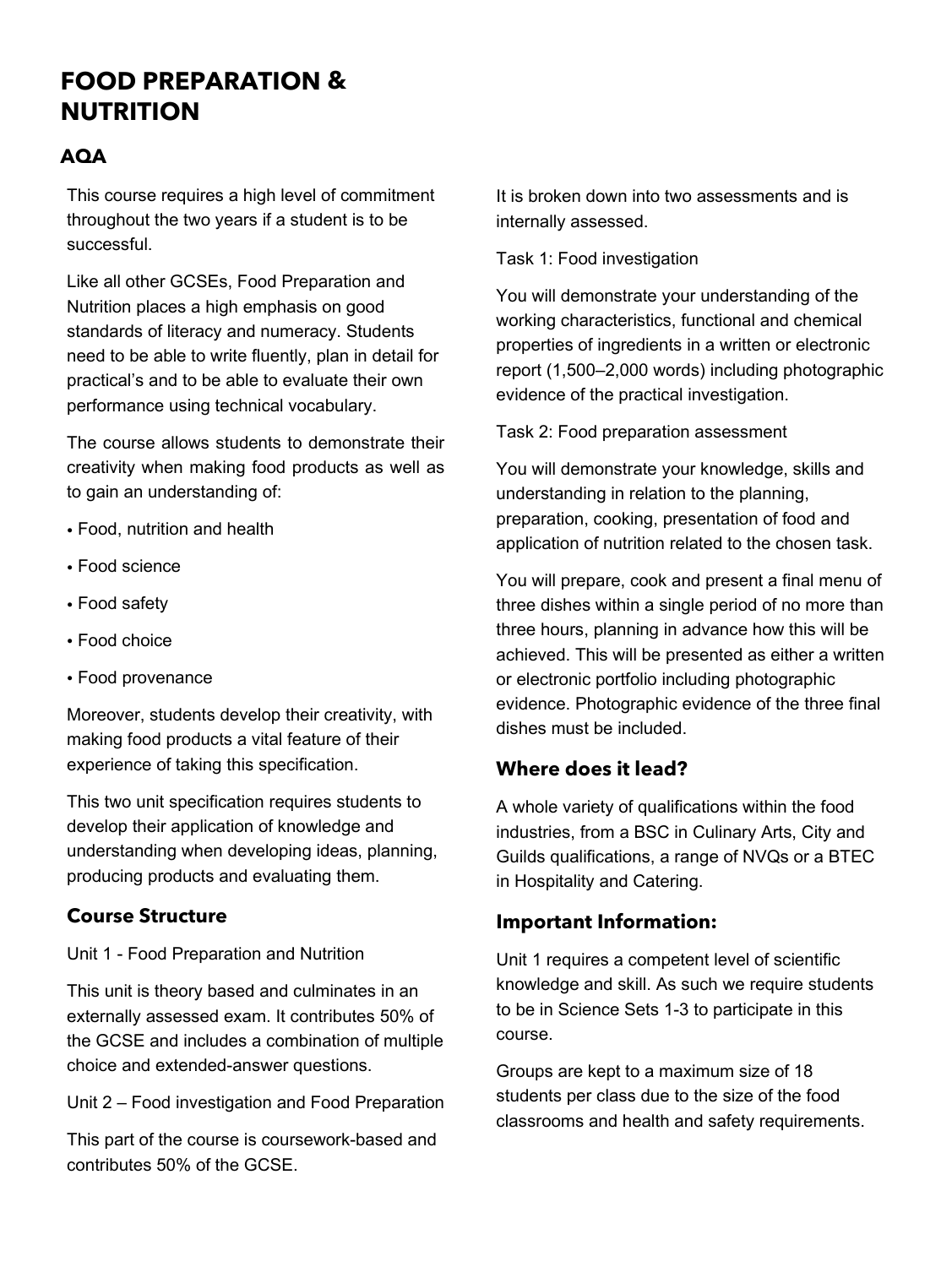### **HOSPITALITY & CATERING (Level 1 & 2)**

#### **WJEC**

The course is designed with the aim of enabling you to gain a good foundation of knowledge, understanding and skills that are required by the Hospitality and Catering Industry.

#### **Course Structure**

The Course is made up of two units:- Unit 1: The Hospitality and Catering Industry Unit 2: Hospitality and Catering in Action

To pass the course, you must complete the assessments for both units.

In Unit 1 you will learn about:

- All the different parts of the Hospitality and Catering Industry.
- Different types of hospitality and catering establishments and job roles.
- Front of house and kitchen operation.
- The needs and requirements of customers.
- What makes hospitality and catering businesses successful Issues related to nutrition and food safety.

Unit 1 - External assessment and values 40%

In Unit 2 you will apply your learning:

- This unit (2) is based around a given brief in which you will need to complete all the Assessment Criteria;
- this will form your coursework, along with practical assessment.
- You will use your knowledge gained over the course to plan, prepare, cook and serve a variety of nutritional dishes, in a safe and hygienic manner, which are suitable for different situations and customer needs and requirements.

Unit 2 – Internal assessment and values 60%

#### **Where does it lead?**

Successful candidates can progress to Level 3 qualifications relevant to the hospitality and catering sector, such as WJEC Level 3 Food, Science and Nutrition (certificate and diploma), Level 3 NVQ Diploma in Advanced Professional Cookery, Level 3 Advanced Diploma in Food Preparation and Cookery Supervision or other related courses. These courses open up the opportunity for a range of job roles within the Hospitality and Catering Sector.

#### **Important Information:**

Groups are kept to a maximum size of 18 students per class due to the size of the food classrooms and health and safety requirements.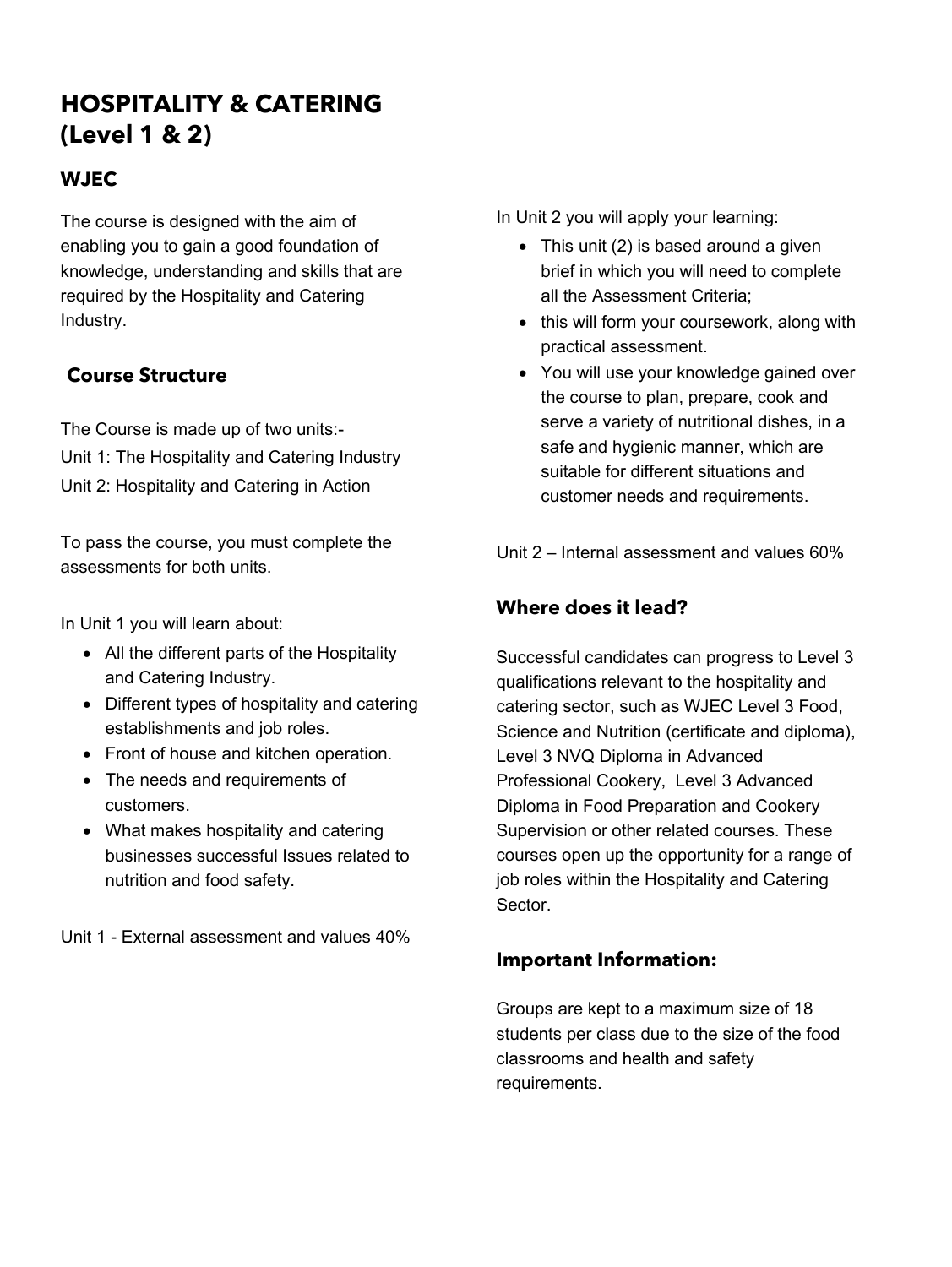### **FRENCH / GERMAN / SPANISH**

#### **Pearson Edexcel**

The syllabus is based on real-life situations allowing natural progression in the acquisition of vocabulary and usage. The aim is to enable the student to communicate. This involves listening, speaking, reading and writing with understanding. Students cover three themes:

- Identity and Culture
- Local, national, international and global areas of interest
- Current and future study and employment

#### **Course Structure**

Paper 1 - Listening

This is a written examination comprising 25% of the final GCSE.

Unit 2 - Speaking

This unit is 'Controlled Assessment' comprising 25% of the final GCSE. The assessment includes both photo card and role play exercises.

Unit 3 - Reading

This is a written examination comprising 25% of the final GCSE.

Unit 4 - Writing

This is also a written examination comprising 25% of the final GCSE.

#### **Where does it lead?**

All students have the choice to continue with French, German or Spanish which they have been studying since Year 7. The ability to speak a second language is not only useful but is advantageous in today 's world.

Some Universities highly value Modern Foreign Languages at GCSE. Learning a language fits well with any subject and it broadens your horizons. Having a language qualification on your CV

makes you more desirable to an employer in today 's global economy.

A languages qualification can lead to a career in many diverse areas such as the Law, Business, Management, Film, Computing, Engineering, Travel and Tourism,

Criminology and many more, not just translating and teaching!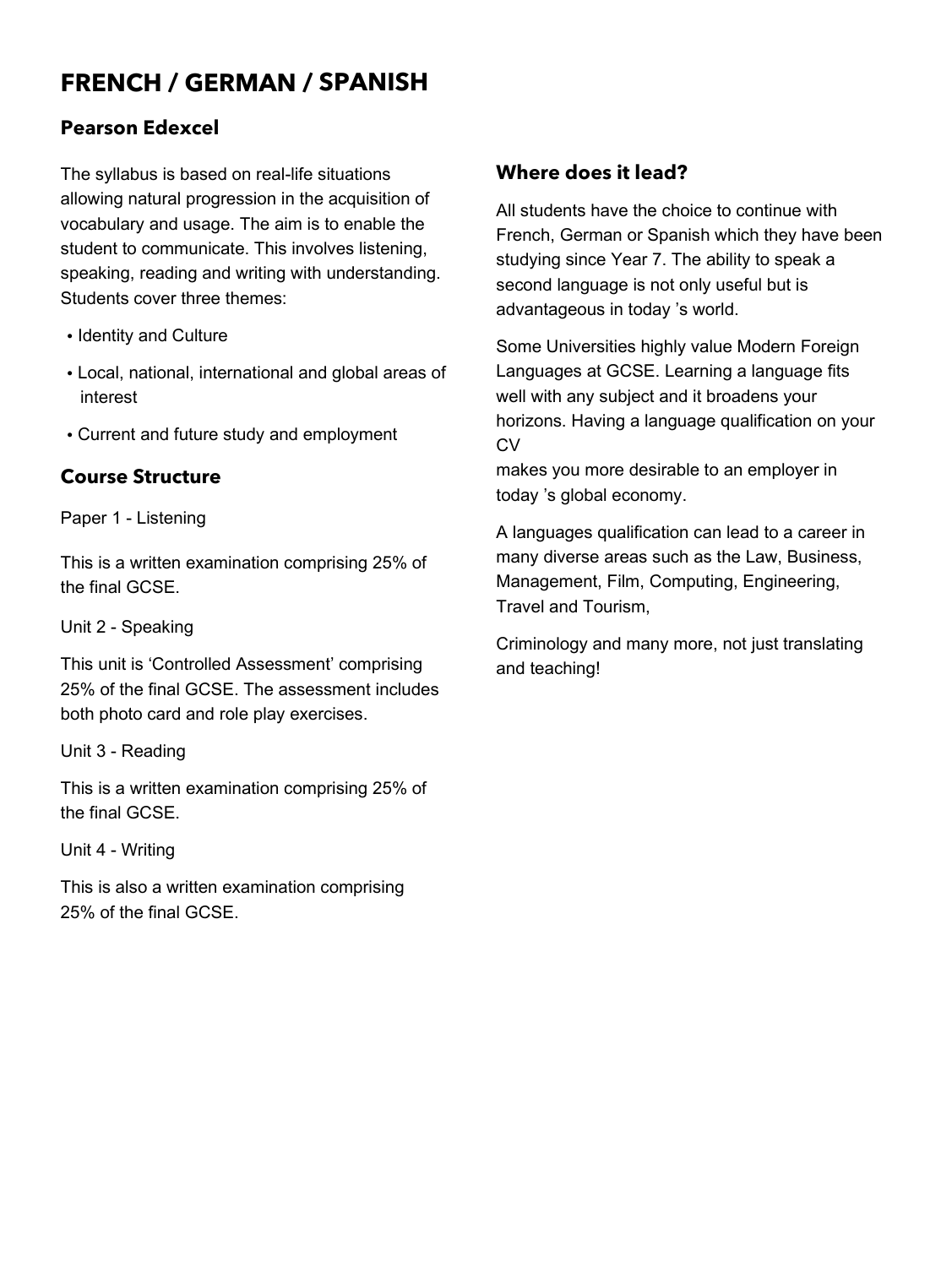### **GEOGRAPHY**

#### **Pearson Edexcel**

The GCSE course offers a vibrant, relevant and exciting curriculum, considering both physical and human geography

Students explore a wide range of topics including: OS and Atlas map skills, environmental challenges, ecosystems, environmental threats; population, migration and other human geographical factors.

#### **Course Structure**

The GCSE course is linear and will be assessed in three written examinations.

Paper 1: Global Geographical Issues

This unit focuses on global issues, including:

- The hazardous Earth
- Development dynamics
- The challenges of an urbanising world

The paper is 1 hour 30 minutes and contributes 37.5% of overall GCSE grade.

Paper 2: UK Geographical

**Issues** 

This unit focusses on UK geography, including:

- The UK's evolving physical landscape
- The UK's evolving human landscape
- Geographical Investigations (including filed work)

This paper is also 1 hour 30 minutes and contributes 37.5% of overall GCSE grade Paper 3: People and Environment Issues – Making Geographical Decisions

This unit focusses on:

- People and the biosphere
- Forests under threat
- Consuming energy resources
- Making a geographical decision

This paper is also 1 hour 30 minutes and contributes 25% of overall GCSE grade.

#### **Where does it lead?**

Geography is a current and topical subject. It is highly regarded by Universities and employers as it will enable you to develop a range of skills from collecting and analysing data to decision making. It will provide you with a stepping stone to study a wide range of subjects or open up the opportunity for a multitude of jobs. It will not restrict your opportunities but broaden them.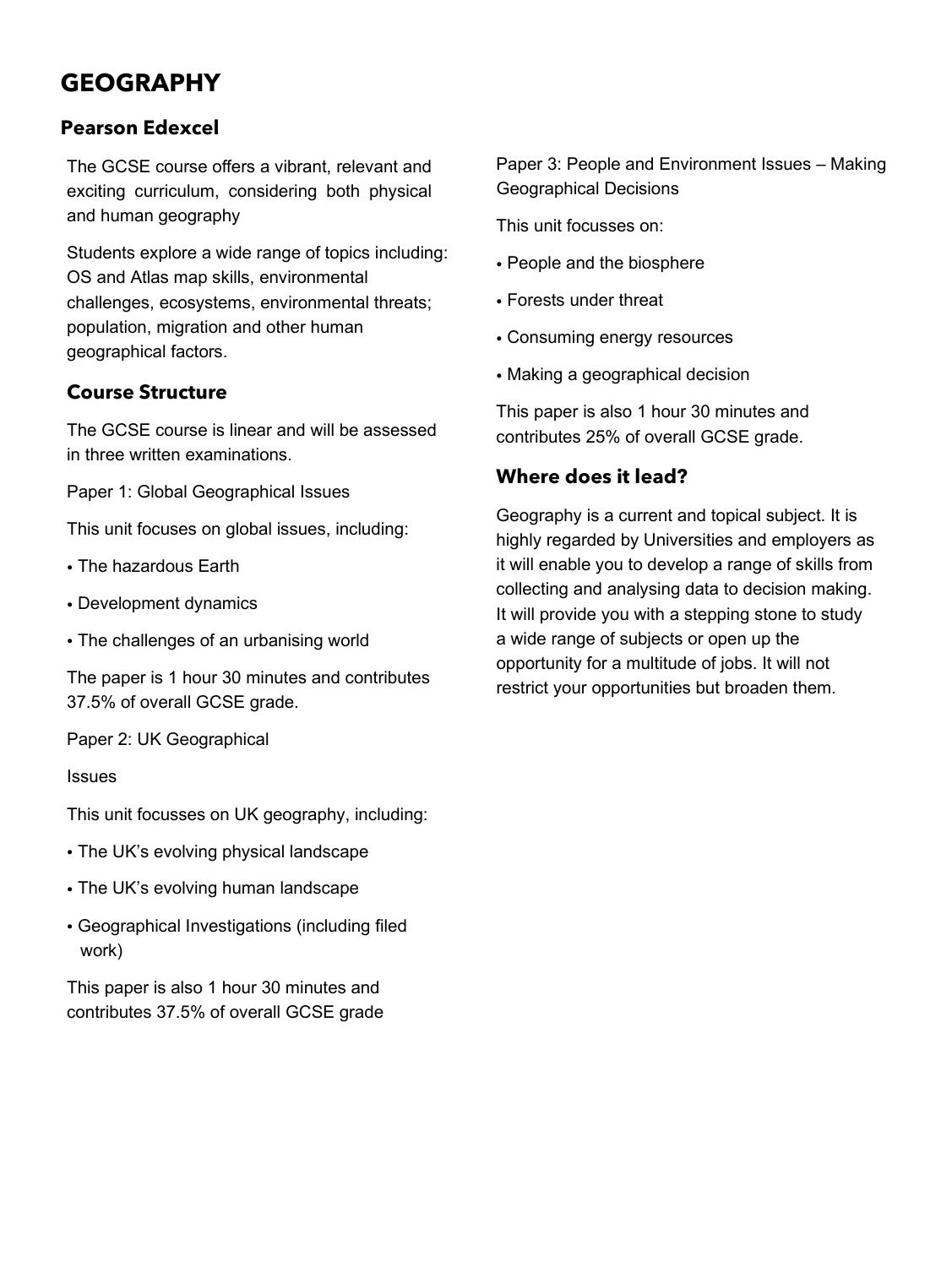### **(INTRODUCTION TO) HAIR & BEAUTY**

#### **VTCT**

The qualification is a Level 1 Vocational Certificate. It acts as a good introduction to working in the hair or beauty industry. The qualification aims to provide you with:

- An introduction to the hairdressing and beauty therapy industries and the skills required to work in them, helping you decide whether this is the right career for you
- Knowledge and skills in beauty therapy that will build confidence and provide a good foundation for further study on a professional level course offered post 16
- The skills to perform beauty treatments and to assist in the salon

#### **Course Structure**

The course is comprised of three separate qualifications which build on each other over the course of year 10 and 11:

The 'Award in an Introduction to the Hair and Beauty Sector' is made up of three units:

- Unit UV30330 Introduction to the hair and beauty sector
- Unit UV30331 Presenting a professional image in the salon
- Unit UV10416 Provide a Basic Manicure **Treatment**

Students who successfully complete these units continue on to complete the 'Certificate in an Introduction to the Hair and Beauty Sector' A further two units are studied:

- Unit UV10417 Provide Basic Pedicure **Treatment**
- Unit UV30333 Nail Art application

Students who successfully complete the certificate can continue to the 'Diploma in an Introduction to the Hair and Beauty Sector'. A further seven units are studied:

- Unit UV30335 Skincare
- Unit UV30339 Make up application
- Unit UV20400 Head Massage
- Unit UV10481 Salon Reception Duties
- Unit UV10482 Create Retail Displays
- Unit UV10478 –Working with others in the Hair & Beauty Sector
- Unit UV10477 Health & Safety in the Salon

The qualifications are achieved via successful completion of all units for each stage of the different levels of qualification, through practical assessments in the salon and written assignment work, there are no written exams.

#### **Where does it lead?**

Successful students can progress into full time NVQ Level 2 & 3 Beauty Therapy in the 6th Form, or begin an apprenticeship in the Hair and Beauty sector.

#### **Important Information:**

Places on this course are very limited. The course is run in a 'live' salon and students will be working with members of the public. As such any student selecting this course as an option will be interviewed by a Beauty teacher to evaluate their eligibility to take the course.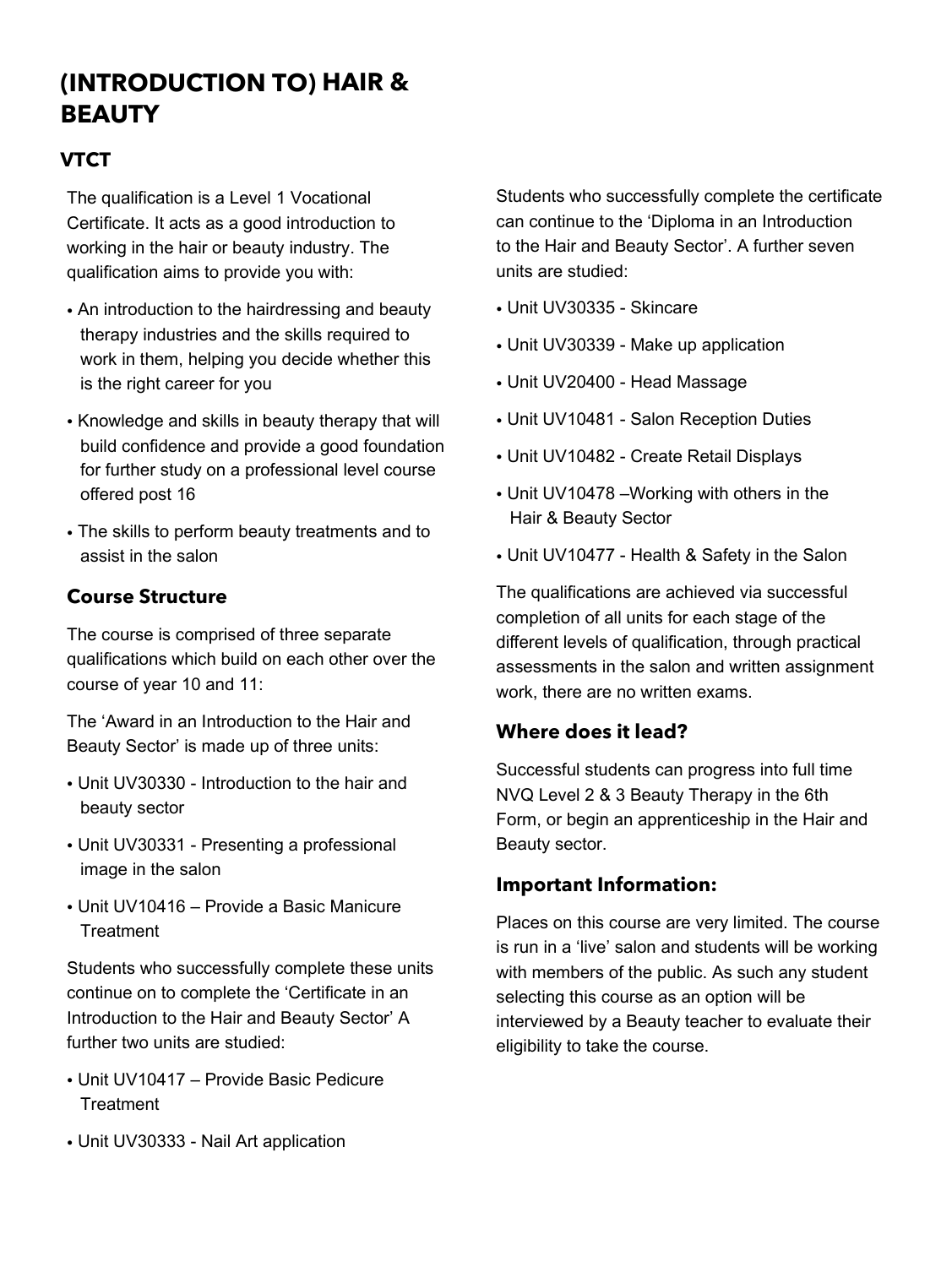### **IT (CAMBRIDGE NATIONAL)**

#### **OCR**

This qualification will enable you to learn about the different design tools that can be used, the principles of human computer interfaces and the use of data and testing when creating IT solutions or products. You will also understand the uses of Internet of Everything and the application of this in everyday life.

You will develop the skills to plan and design a spreadsheet solution to meet a client's requirements. You will be able to use a range of tools and techniques to create the spreadsheet solution which will be tested, and you will learn to evaluate your spreadsheet solution.

Finally, you will develop the knowledge and skills relating to the purpose, use and types of Augmented Reality (AR) in different contexts and how it is used on different digital devices. You will develop the skills to design, create, test and review an AR model prototype.

This will provide you with the learning for a range of IT related further study, important transferable skills and some basic industry knowledge and skills.

#### **Course Structure**

R050: IT in the digital world (exam)

In this unit you will learn the theoretical knowledge and understanding to apply design tools for applications, principles of human computer interfaces and the use of data and testing in different contexts when creating IT solutions or products. You will understand the uses of Internet of Everything and the application of this in everyday life, cyber-security and legislations related to the use of IT systems, and the different types of digital communications software, devices, and distribution channels.

R060: Data manipulation using spreadsheets

In this unit you will learn the skills to be able to plan and design a spreadsheet solution to meet client requirements. You will be able to use a range of tools and techniques to create a spreadsheet solution based on your design, which you will test. You will be able to evaluate your solution based on the user requirements.

#### R070: Using Augmented Reality to present information

In this unit you will learn the basics of Augmented Reality (AR) and the creation of a model prototype product to showcase how it can be used appropriately for a defined target audience to present information. You will also learn the purpose, use and types of AR in different contexts and how they are used on different digital devices. You will develop the skills to be able to design and create an AR model prototype, using a range of tools and techniques. You will also be able to test and review your AR model prototype

#### **Where does it lead?**

The knowledge and skills developed will help you to progress onto a range of academic, technical and applied post-16 study including:

- A-Level Computer Science
- Level 3 Technical and Applied General Qualifications, such as the Cambridge Technical in Information Technology
- Digital Apprenticeships, such as IT, Digital and Technology, Data Analyst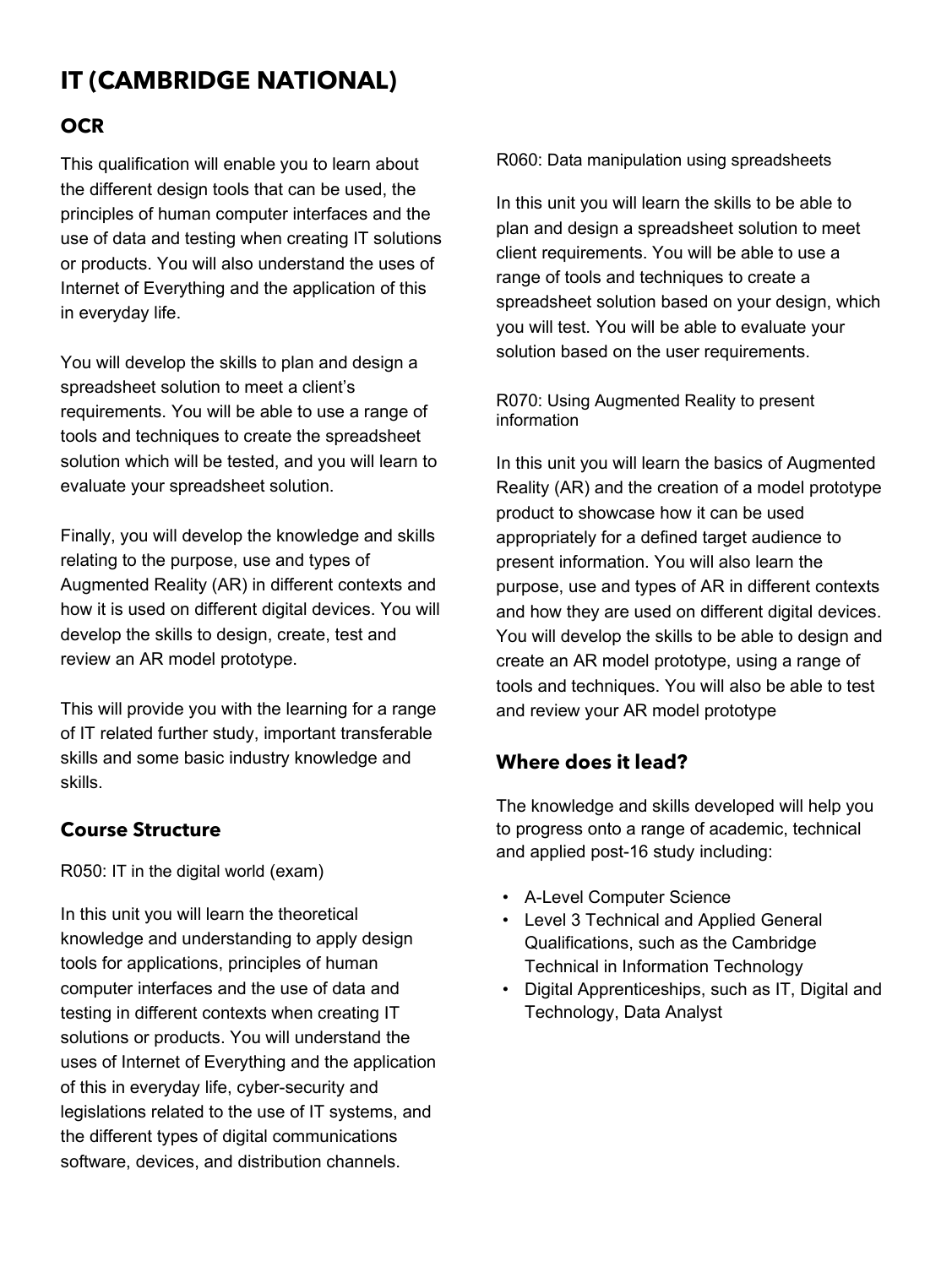### **HISTORY**

#### **Pearson Edexcel**

The course will develop and extend your knowledge and understanding of specified key events, periods and societies in local, British, and wider world history; and of the wide diversity of human experience.

You will engage in historical inquiry to develop as independent learners and as critical and reflective thinkers. Encourage you to ask relevant questions and to investigate historical events critically.

You will study both UK History and that of Europe or the wider world across different time periods.

#### **Course Structure**

The course is made up of three written examinations.

Paper 1: Thematic Study and Historic **Environment** 

This paper focuses on Crime and Punishment c1000 - Present Day; Whitechapel and Jack the Ripper.

It is comprised of a series of short and long answer questions. This paper comprises 30% of the final GCSE.

Paper 2: Period Study and British Depth Study

This paper focuses on the American West c1835 c1895 and Norman Britain.

The paper is comprised of a mixture of short and long answer questions testing your ability to analyse and interpret sources. This paper comprises 40% of the final GCSE.

Paper 3: Modern Depth Study

This paper focuses on Germany 1918- 1939. Questions will focus on one topic, again testing your ability to analyse and interpret a range of sources.

It comprises 30% of the final GCSE.

#### **Where does it lead?**

Apart from enjoying the course and being a lot more aware of the world around you, GCSE History is a solid basis for many A-Level subjects. Students who have done well in history often study higher qualifications in subjects such as Politics, Law, Economics, and Sociology, along with History itself.

History also goes well with subjects such as English and Languages, all of which are analytical in nature.

Many people working in Law and Accountancy have studied History because of the skills that can be developed in reasoning and arguing your point. There are also many areas more directly related to History, such as Travel and Tourism, Museums, the Media Industry, Libraries, Government Research, Academic Research and, of course, History Teaching.

Universities and companies look favourably on History due to the skill set it provides. This rewarding subject develops a good foundation for students who wish to take it further or for those who wish to apply the skills learnt to other areas.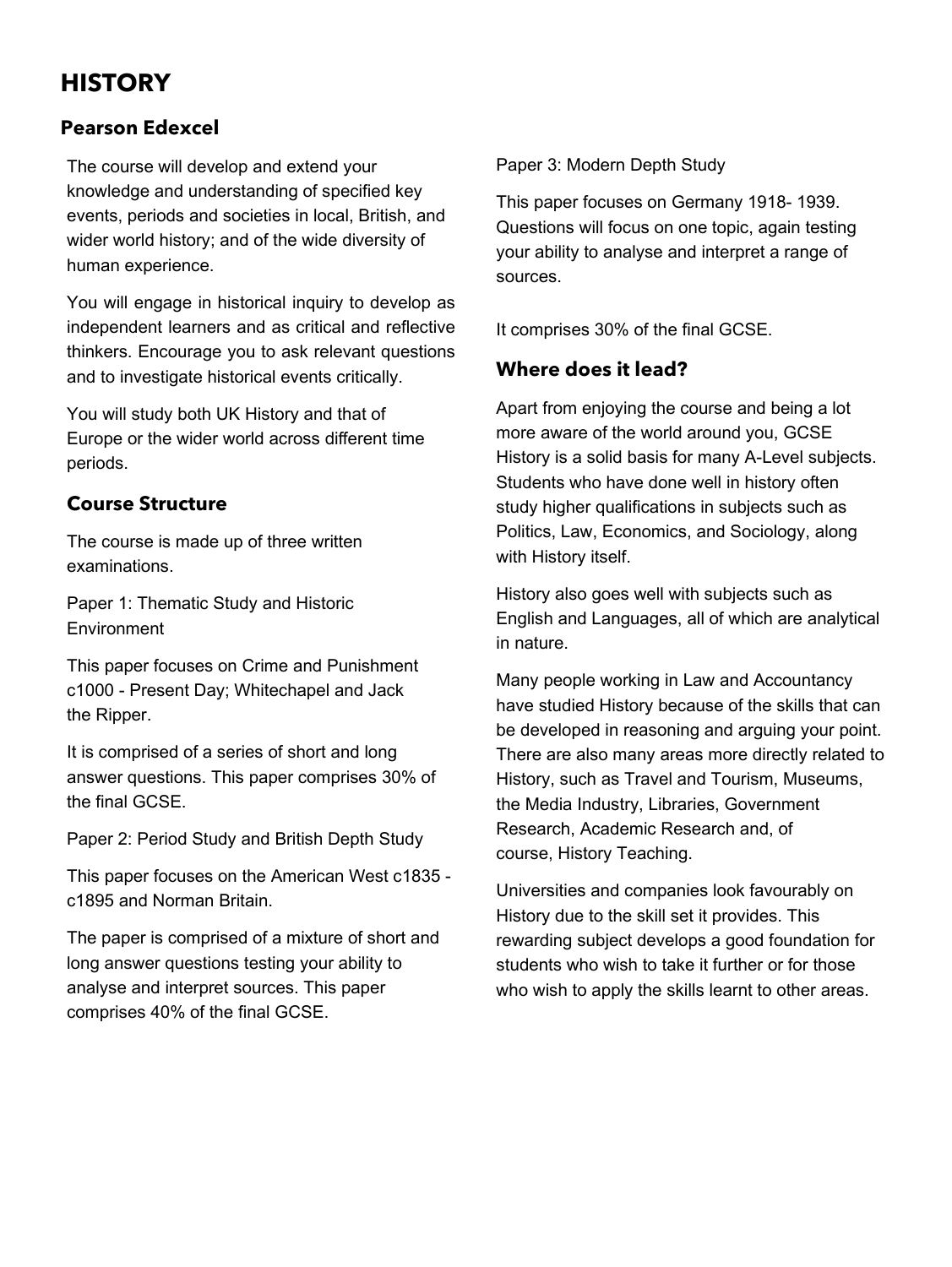### **MEDIA STUDIES**

#### **WJEC**

GCSE Media Studies is an exciting and engaging course that seeks to develop your literacy and communication skills. You will study a wide range of media texts from the following media industries: advertising, news, magazine, film and television, music video and social media.

The course encourages students to engage with media both in terms of their understanding but also the practical application of industry skills. This includes the use of Adobe Photoshop for image manipulation and Adobe InDesign for desktop publishing

The course focuses on four key areas:

- media language
- media representations
- media institutions
- media audiences

#### **Course Structure**

The course is 30% controlled assessment and 70% examination. The units are as follows:

Unit 1: Representations, Institutions and Audiences.

This unit is externally assessed and counts for 35% of the qualification. The assessment is broken up into short answer and extended responses, testing the students' knowledge of the three key media areas.

Unit 2: Media Language and Contexts.

This unit is externally assessed and counts for 35% of the qualification.

The assessment requires students to respond to a series of media products analysing the way media languages have been employed. Like Unit 1, there will be a combination of short answer and extended responses.

Unit 3: Creating Media Products

This unit is internally assessed and counts for 30% of the qualification. Students respond to a given brief that will require them to apply their knowledge of all four key areas. They will have to research, plan and produce a media product (i.e. a music video or website) that is then evaluated.

#### **Where does it lead?**

Successful candidates can continue on to A-Level Media Studies or a wide range of BTEC qualifications in Media Production, Film, Animation or Design. Many students also go on to complete apprenticeships within the Media Industries and/or study a media-related course at University.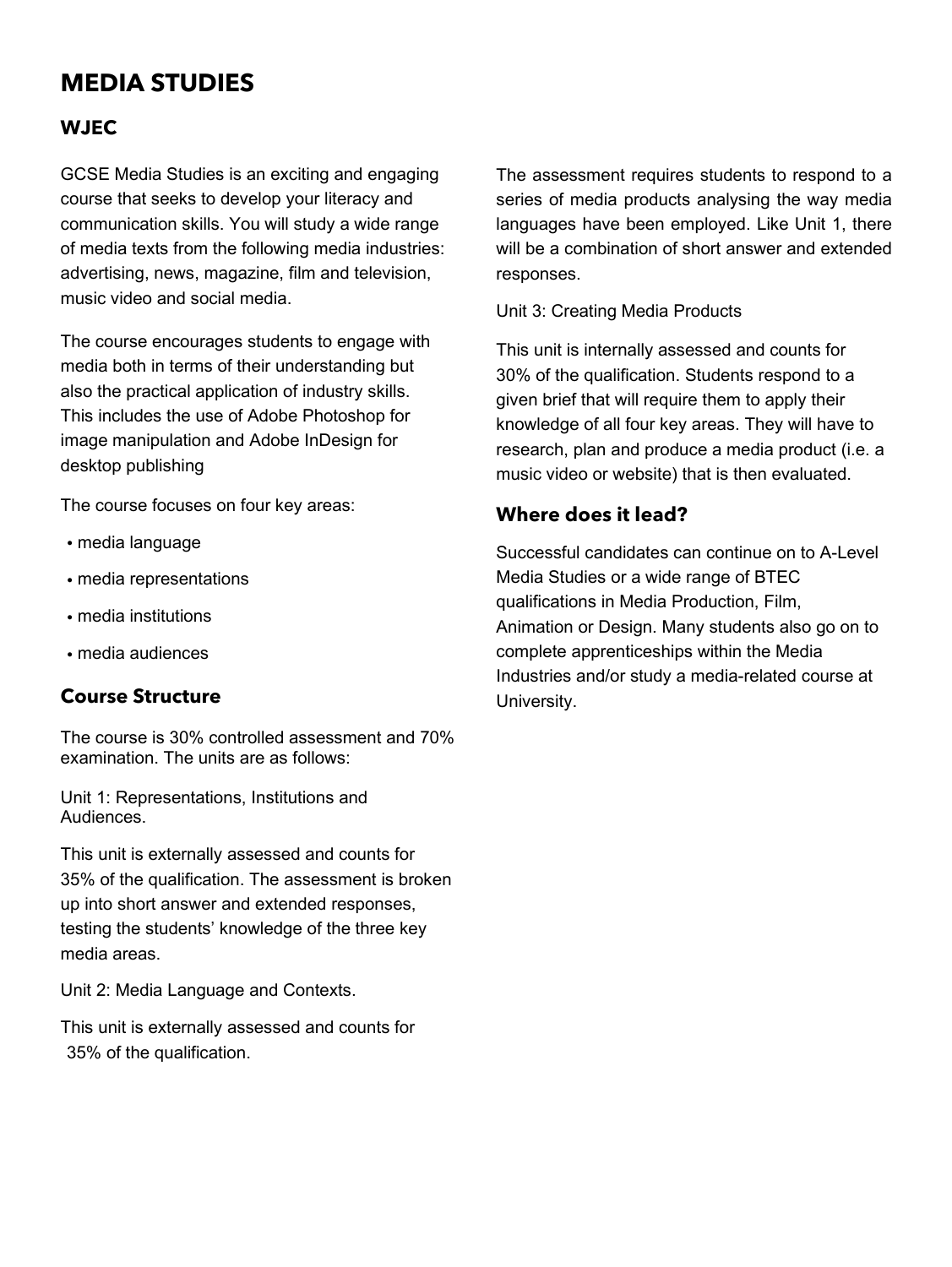### **MUSIC**

#### **OCR**

GCSE Music offers keen musicians and singers the opportunity to develop their musical skills further across the three areas of Listening, Performing and Composing. Through studying music from around the world, classical music, contemporary pop culture and Film music, students develop knowledge and skills to help them gain the confidence to express themselves musically both in Performing and Composing.

#### **Course Structure**

Performing (Coursework)

Performing is worth 30% of the GCSE. It consists of one solo and one ensemble performance, recorded. You will have termly assessments for this and your final and best recordings will be uploaded to the exam board in Year 11. You would be expected to have individual instrument/ vocal lessons over the course with either one of our private teachers in school or your own outside of school, and to develop solo and band skills. All performances are recorded without an audience.

#### Composing (Coursework)

Composing is also worth 30% of the GCSE. Students are expected to complete two compositions over the course starting in Year 10. Students will learn important compositional skills through the Listening area of the course and through composition workshops. You will have access to state of the art recording equipment both in our recording studio, using Logic Pro and Garage Band on the Mac suite. Compositions will be converted into MP3s and put on Google

Classroom for self-assessment.

Appraising (Written Examination)

Appraising is worth 40% of the GCSE. There are four Areas of Study (AoS). We start with Rhythms of the World including African music, Bhangra and Indian classical music, Calypso and Samba as well as music from Greece, Israel and Palestine. Then you will study The Conventions Of Pop including Rock and Roll, Rock anthems, Pop Ballads and solo artist of today. Following that we study in year 11 Film and Video Game Music and the Concerto through time.

#### **Where does it lead?**

Students studying GCSE Music often continue into the sixth form where they take the RSL Subsidiary Diploma in Music, equivalent to 1.5 A Levels and some will continue studying music at university where they can study pop music, musical theatre, sound engineering, composing, and music production as well as doing degrees in individual instruments or singing.

#### **Important Information:**

The GCSE Music course requires that you play an instrument (includes singing) in order to be successful. This is due to the demanding nature of the coursework which requires both solo and group performance. As such, all students who opt to take Music at GCSE will be required to complete an audition before being accepted on to the course.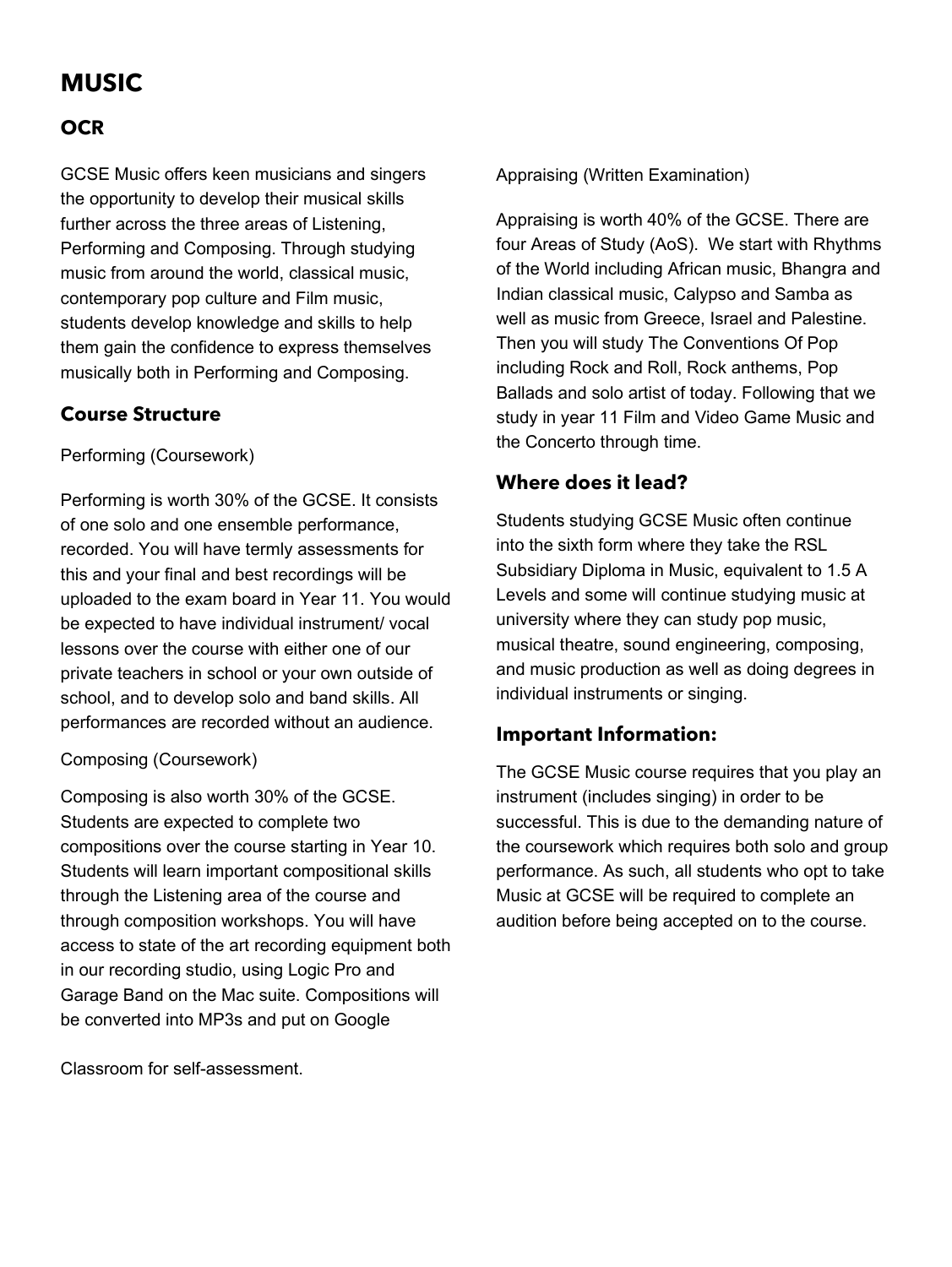### **RELIGIOUS STUDIES**

#### **AQA**

GCSE Religious Education involves the study of a variety of moral issues relevant in today 's world.

The course is broken up into two equally weighted units.

In the first unit, students explore the beliefs, teachings and practices from two religions in detail from:

- Christianity
- Islam

In the second unit, students are required to take a thematic ethics study of the following:

- religion's place with relation to life,
- relationships and the family;
- the existence of God and revelation;
- peace and conflict;
- crime and punishment;
- human rights and social justice.

They can also take a more textual approach considering:

#### **Course Structure**

The course is 100% examination with two equally weighted papers.

Paper: 1: The study of religions: beliefs, teachings and practices (50% of the GCSE).

Paper 2: Thematic Studies (50% of the GCSE).

#### **Where does it lead?**

GCSE Religious Education involves the development of a variety of skills which are useful for a wide range of subjects, including English, Philosophy and Ethics, and Humanities subjects.

The course includes modern day issues and provide students with the insight and skills to be successful in modern Britain, informing a wide range of future careers.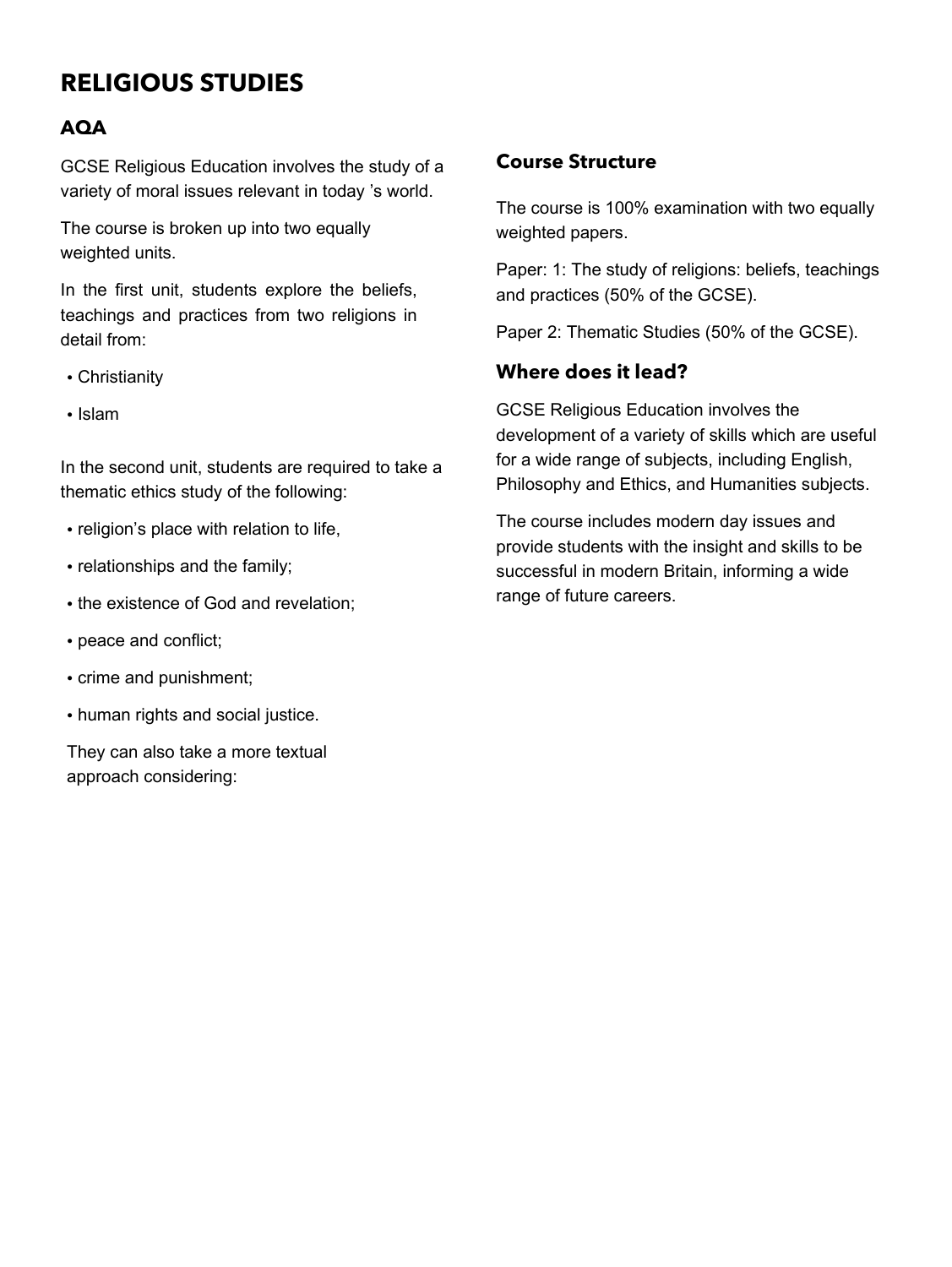### **SPORT**

#### **Pearson Edexcel**

The BTEC First Award in Sport focuses on giving the student a varied insight into the physiology, psychology and coaching elements of sport and fitness. This course is suitable for students that have a passion for both sport and biology, and for those seeking to develop their understanding of the theoretical aspects surrounding physical activity.

The course covers the following areas:

- Fitness for Sport and Exercise
- Practical Performance in Sport
- Applying the Principles of Personal Training
- Leading Sports Activities

#### **Course Structure**

Over 2 years students will complete four compulsory units. One of these units is a written, electronic exam, which is usually sat in Year 10.

The remaining majority of the course is theory and assignment based and as students are not assessed on their practical ability, there will be very few practical lessons.

Assessment for this course will take place throughout Key Stage 4. Three of the four units of work covered require the completion of 4/5 assignments per unit. Each unit is 25% of the overall grade therefore all results achieved in any assignment count towards the student's final grade. Students will also need to pass the compulsory exam to complete the course.

#### **Where does it lead?**

To continue gaining a greater depth of knowledge in sport and performance, you can choose to study one of three Level 3 BTEC Sport courses currently offer in The Chalfonts Community College 6<sup>th</sup> Form.

Qualifications in PE can lead to careers in physiotherapy, sport science, sports nutrition, physical rehabilitation, recruitment, teaching and working with young people.